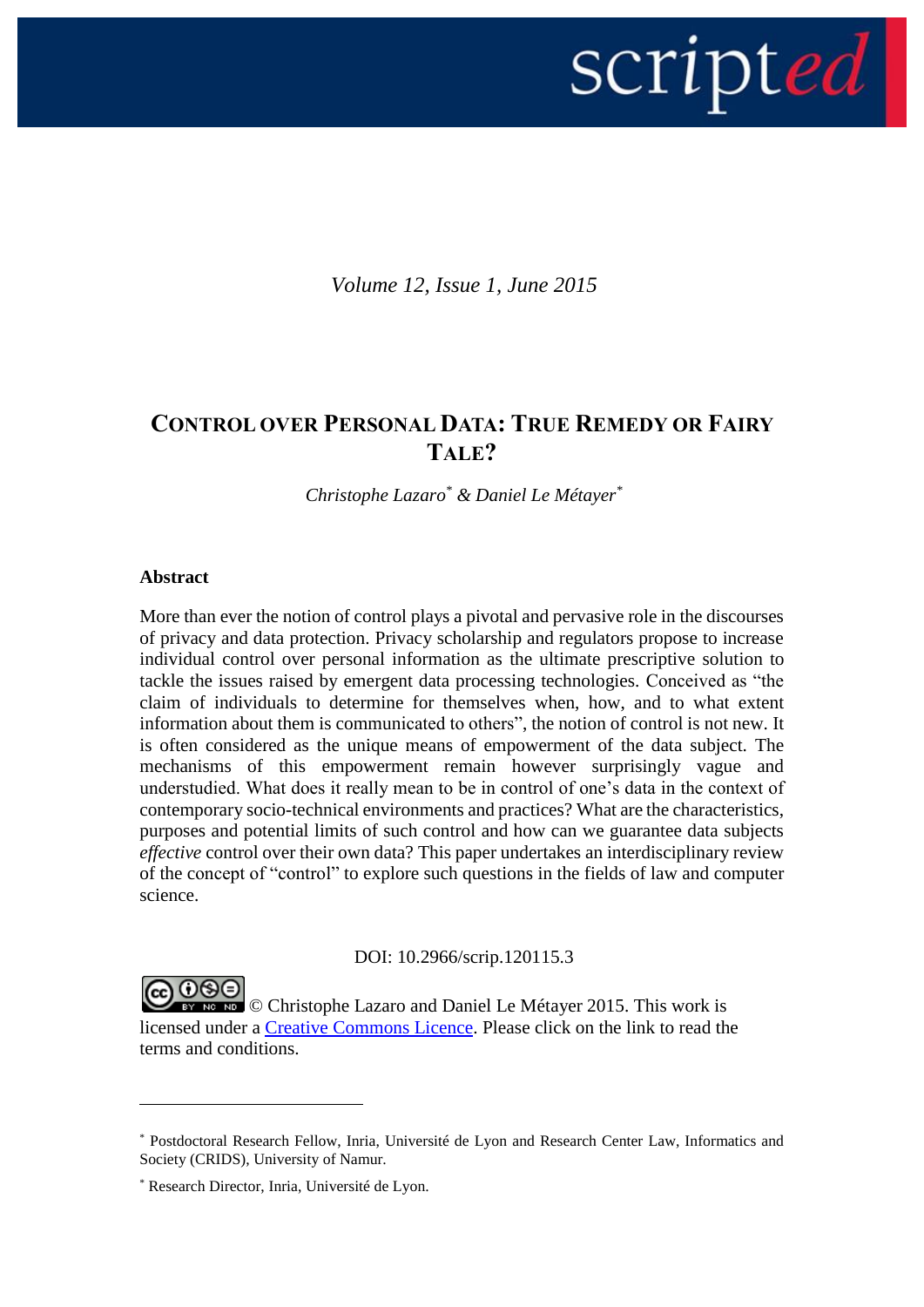#### **1. Introduction**

As personal data processing technologies change and create new possibilities for tracking and tracing individuals, politicians and lawyers struggle to deal with the implications that these have for informational privacy and data protection. Many claim that these problems can be tackled with improved statutory drafting techniques and call for legislation that would give individuals greater *control* over the processing of their data. More than ever this notion of control dominates the contemporary conceptual and normative landscape of data protection and privacy.

Until now control has often been advocated as the key solution to the problems raised by personal data processing technologies.<sup>1</sup> Indeed, control is considered as a precious means of empowering the "digital self": It is deemed to foster autonomy through the ability to manage information about oneself and correspondingly offers some limited control over the way in which the individual is viewed by society. For this reason the notion of control is often mentioned, either explicitly or implicitly, as a core element of data protection policies. 2 In the recent EU Proposal for a general data protection regulation in particular a set of legal instruments are suggested that aim to put the data subject in control of his data. These include, for example, the explicit consent requirement, the withdrawal of consent, the right to be forgotten, the right to data portability, and the right to object.<sup>3</sup>

Despite the omnipresence of the notion of control in the EU policy documents, scholarly literature, and in the press the very meaning of the notion of control as well as its normative implications remains surprisingly vague and under-studied. From a fundamental rights perspective control in the sense of a set of "micro-rights" should undoubtedly be a central element of any empowerment policy in the field of privacy and data protection. However, in the face of recent technological developments and emergence of new social practices which seem to undermine the very capacity, if not the will, of individuals to "self-manage" their informational privacy this apparently simple and familiar notion becomes very ambiguous. What does it really mean to be in control of one's data in the context of contemporary socio-technical environments and practices? What are the characteristics, purpose and potential limits of such control and

<sup>&</sup>lt;sup>1</sup> S R Peppet, "Unraveling Privacy: The Personal Prospectus and the Threat of a Full-Disclosure Future" (2011) 105 *Northwestern University Law Review* 1153-1204, at 1183: "But even a cursory review of the literature should suffice to demonstrate that control dominates as the primary solution of privacy advocates".

<sup>2</sup> See our analysis of the EU policy documents below.

<sup>3</sup> See Article 4 (6) which provides a new definition of "data subject's consent"; Article 7 which clarifies the conditions for consent to be valid as a legal ground for lawful processing and introduces the right to withdrawal; Article 17 which provides the data subject's right to be forgotten and to erasure; Article 18 which introduces the data subject's right to data portability; Articles 19 and 20 which provide the data subject's rights to object and not to be subject to a measure based on profiling.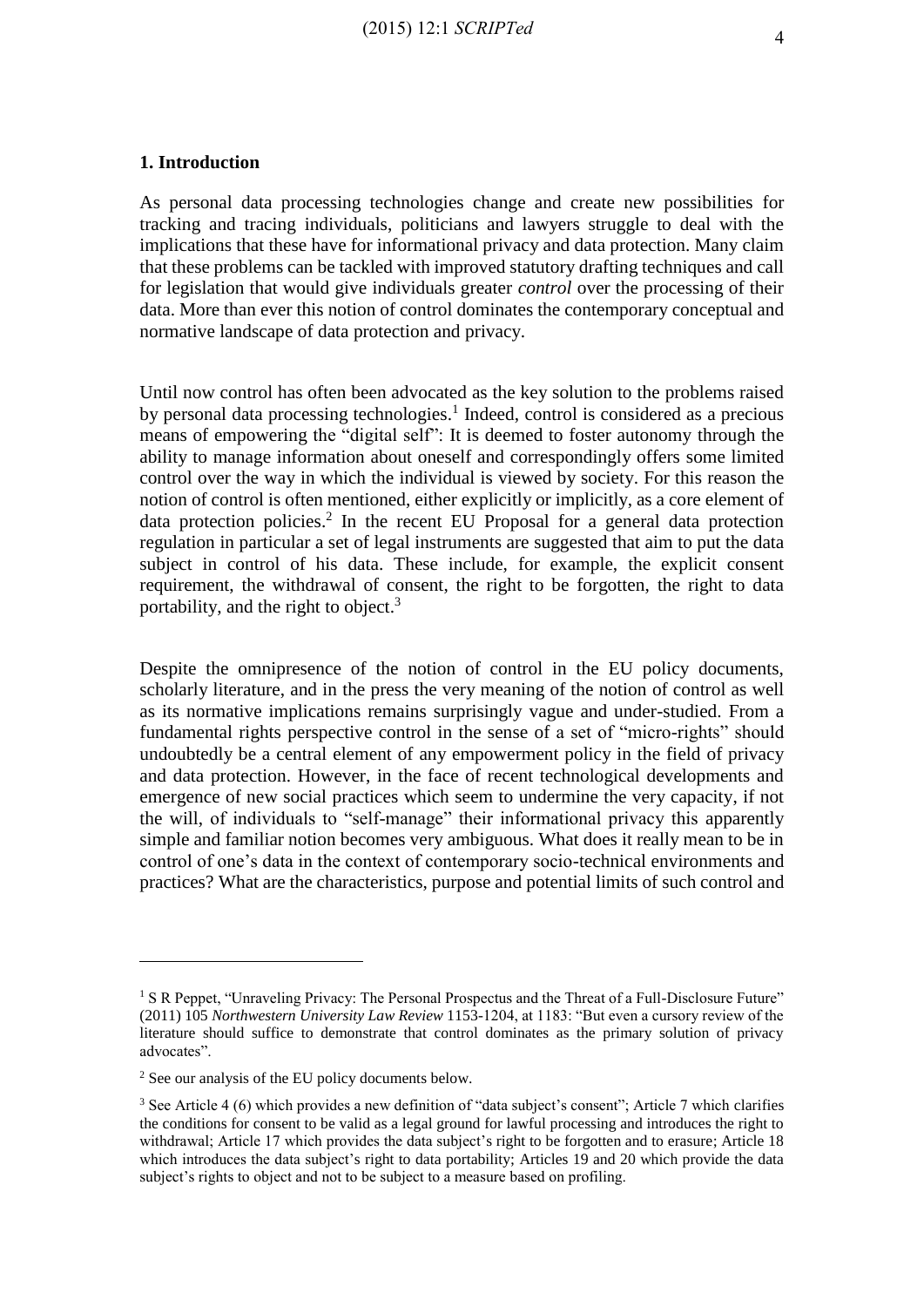how can we guarantee individuals effective control over their own data? Is legislation on data protection an appropriate instrument for ensuring individual control?

In the field of privacy and data protection the challenge of grasping the notion of control is reinforced by the fact that two totally different meanings are frequently ascribed to this notion. <sup>4</sup> The first is structural/objective and relates to the risks associated with what G. Deleuze used to call "control societies". 5 In this respect, control refers to the notion of surveillance which can be exercised by public institutions or private companies in order to monitor, regulate and influence people's behaviour. The theme of *control as surveillance* has been extensively covered in the literature over the last decades and has recently regained prominence following the National Security Agency (NSA) scandal and, more importantly, the emergence of a new form of "algorithmic governmentality".<sup>6</sup> The second way to consider the notion of control is in an individual/subjective manner and relates to the multiple ways in which individuals interact with each other and communicate personal information: The ways in which they participate in the self-construction of their digital identities. In this sense c*ontrol as agency* refers to self-determination over information about oneself and selfmanagement of privacy.

This second way of considering control will be the central focus of this paper. If one is to acknowledge that disclosure of personal data is part of the contemporary everyday life and practices of individuals, we contend that it is important to fully understand the meaning of control as well as to understand its pragmatic modalities. Hence, it is necessary to take the current rhetoric of control and empowerment seriously as advocated both in EU policy documents and by the proponents of the "privacy as control" theory.

This paper therefore undertakes an interdisciplinary review of the concept of "control" in the fields of law and computer science. Part 2 explores the meanings of the concept of control as it is developed in privacy and data protection scholarship. Beyond the currently fashionable rhetoric of empowering the data subject this part aims to identify and critically assess the characteristics of control and its normative consequences. Part 3 focuses on the operational dimension of control as deployed in several EU policy documents and legislation. This explores whether the institutional understanding of control at the EU level differs from that of academic scholarly literature and whether it goes beyond individual control to encompass organisational and technical measures as well. Part 4 examines the concept of control from a technical point of view; something which does not correlate exactly with the legal understanding. It reviews and analyses

<sup>4</sup> O Fuchs, "Towards an alternative concept of privacy" (2011) 9 *Journal of Information, Communication and Ethics in Society* 220-237, at 222.

<sup>5</sup> G Deleuze, *Pourparlers 1971-1990* (Paris : Les Editions de Minuit, 2003), at ch 5. See also K D Haggerty and R V Ericson, "The surveillant assemblage" (2000) 5 *British Journal of Sociology* 605-622.

<sup>6</sup> A Rouvroy and T Berns, "Gouvernementalité algorithmique et perspectives d'émancipation: le disparate comme condition d'individuation par la relation?" (2013) 31 *Réseaux* 163-196; J Cheney-Lippold, "A New Algorithmic Identity. Soft Biopolitics and the Modulation of Control" (2011) 28 *Theory, Culture & Society* 164-181.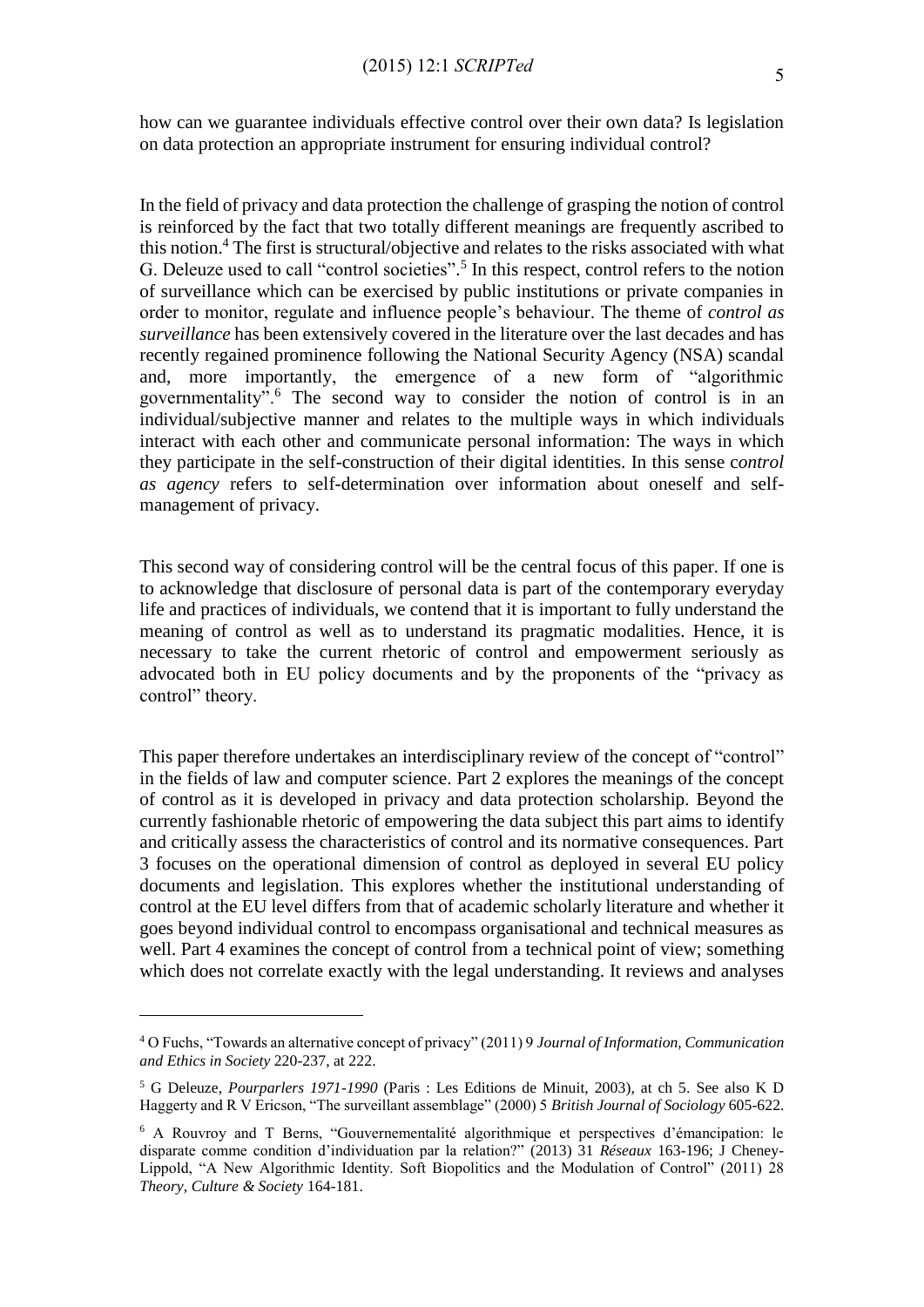the potential of various technical tools to make control more efficient. Finally, the concluding part attempts to reorient data protection scholarship towards a more comprehensive and refined understanding of the concept of control. In particular, it pursues the claim that taking control seriously requires focusing more strenuously on two fundamental and intertwined issues: control of *what* and control by *whom*?

## **2. The concept of control in data protection and privacy scholarship**

The concept of control is of paramount importance to the literature on privacy and data protection. This concept is not new and, long before the Internet era, control over personal information had been considered as one of the dominant definitions of "privacy".<sup>7</sup> The "privacy as control" theory was constructed in reaction to the definition of privacy as the "right to be let alone" that was advocated by the famous attorneys Brandeis and Warren at the end of the nineteen century. <sup>8</sup> Conceived in this fashion privacy is a condition of insulation deemed to guarantee freedom from interference and intrusion upon the personal sphere. For many scholars, however, this conceptualization of privacy abusively conflates privacy with liberty and misleadingly suggests the existence of a private sphere (or "bubble") that surrounds the self and into which other individuals and organizations cannot encroach. 9 In contrast, the proponents of the control theory argue that privacy has nothing to do with protecting one's space from intrusion but is determined by the ability to control personal information.<sup>10</sup>

In the latter regard the most influential formulation of privacy is perhaps the one proposed by A. Westin (1967), who describes privacy as "the claim of individuals, groups, or institutions to determine for themselves when, how, and to what extent information about them is communicated to others."<sup>11</sup> The idea that privacy is the ability of the individual to control the terms under which personal information is acquired and used has been endorsed by a broad community of scholars. C. Fried (1968), for example, recognizes that being able to maintain control over personal information is crucial as it allows us to create the necessary context for relationships of respect, friendship and trust. For this author, "privacy is not simply an absence of

<sup>7</sup> H T Tavani and J H Moor, "Privacy Protection, Control of Information, and Privacy-Enhancing Technologies" (2000) *Computer & Society* 6-11, at 6.

<sup>8</sup> L Brandeis and S Warren, "The Right to Privacy" (1890) 4 *Harvard Law Review* 193-220.

<sup>9</sup> C J Bennett, "In Defense of Privacy: The Concept and the Regime" (2011) 8 *Surveillance & Society* 485-496, at 488.

<sup>10</sup> H T Tavani, "Privacy and the Internet" (2000) *Boston College Intellectual Property & Technology* available at [http://www.bc.edu/bc\\_org/avp/law/st\\_org/iptf/commentary/content/2000041901.html](http://www.bc.edu/bc_org/avp/law/st_org/iptf/commentary/content/2000041901.html) (accessed 8 May 15). As H. Tavani points out the conception of privacy has evolve from one concerned with intrusion and interference to one that has been concerned with information:

<sup>…</sup>it must be noted that recent theories of privacy have tended to center on issues related to personal information and to the access and flow of that information, rather than on psychological concerns related to intrusion into one's personal space and interference with one's personal affairs.

<sup>11</sup> A F Westin, *Privacy and freedom* (New York: Atheneum Press, 1967).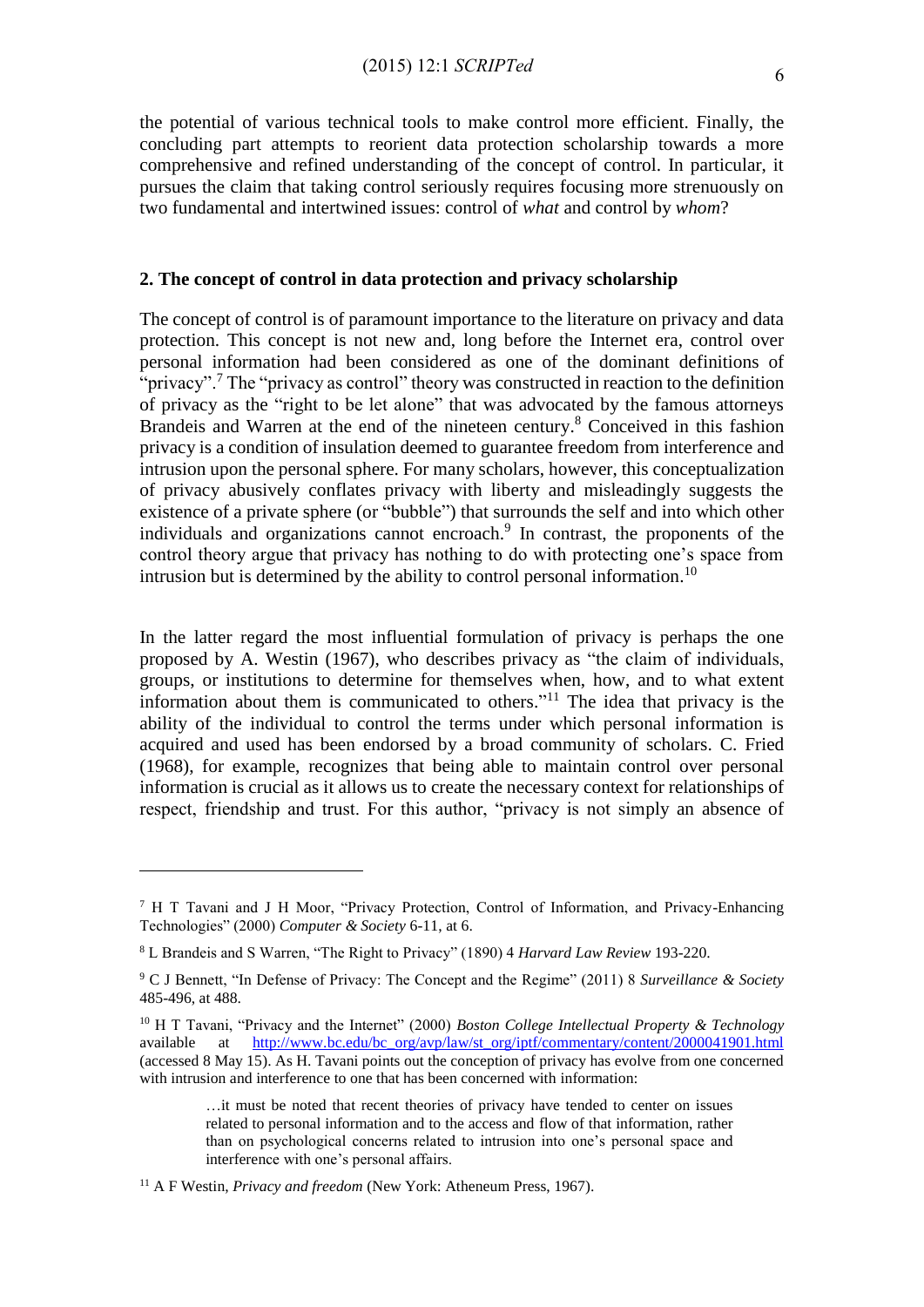Along the same lines, J. Rachels (1975) argues that there is a close connection between the ability to control who has access to one's information and the ability to maintain a variety of social relationships with different types of people.<sup>13</sup> W. Parent (1983) also tried to provide a more detailed account of the control theory that does not overlap with other familiar values such as liberty, autonomy, solitude, secrecy, etc. He defines privacy in narrow terms as the condition of not having undocumented personal information known by others; therefore recognizing the importance of choice and control about "…facts that most persons in a given society choose not to reveal about themselves or facts about which a particular person is extremely sensitive and which he therefore does not choose to reveal about himself."<sup>14</sup>

Nowadays the "privacy as control" theory is more vivid than ever and has been also endorsed by more recent commentators dealing with the contemporary issues raised by complex digital environments, practices and devices. Current literature focuses more on informational privacy and data protection issues than on privacy *stricto sensu*<sup>15</sup> and the concept of control is more than ever advocated as the key solution to the problems raised by current personal data processing technologies.<sup>16</sup> Control is not only mentioned as a core element of conceptual reflections but also as a prescriptive remedy proposed by scholars.<sup>17</sup>

Current "privacy as control" theories emphasize the role of choice and individual selfdetermination over other values. In this regard, they can be described as information management theories where control is achieved through the subjective management and

<sup>12</sup> C Fried, "Privacy" (1968) 77 *Yale Law Journal* 475-493, at 482.

<sup>13</sup> J Rachels, "Why privacy is important" (1975) 4 *Philosophy & Public Affairs* 323-333, at 326.

<sup>14</sup> W A Parent, "Recent Work on the Concept of Privacy" (1983) 20 *American Philosophical Quarterly* 341-355, at 341. For Parent, personal information is "undocumented" in the sense that this information does not belong to the public record.

<sup>&</sup>lt;sup>15</sup> It should be noted that the notion of control is currently mobilized in the field of privacy as well as in the field of data protection. We would like to stress here that privacy and data protection are not synonymous terms and that privacy must overall be considered as a broader notion. See [J Kokott](http://idpl.oxfordjournals.org/search?author1=Juliane+Kokott&sortspec=date&submit=Submit) and [C.](http://idpl.oxfordjournals.org/search?author1=Christoph+Sobotta&sortspec=date&submit=Submit)  [Sobotta,](http://idpl.oxfordjournals.org/search?author1=Christoph+Sobotta&sortspec=date&submit=Submit) "The distinction between privacy and data protection in the jurisprudence of the CJEU and the ECtHR" (2013) 3 *International Data Privacy Law* 222-228. Nevertheless, in the scholarly literature the notion of control is theoretically conceived in a more or less similar fashion in both fields.

<sup>&</sup>lt;sup>16</sup> S R Peppet, see note 1 above, at 1183.

<sup>17</sup> P M Schwartz, "Internet Privacy and the State" (2000) 32 *Connecticut Law Review* 815-857, at 820 ("The leading paradigm…conceives of privacy as a personal right to control the use of one's data"); J E Cohen, "Examined Lives: Informational Privacy and the Subject as Object" (2000) 52 *Stanford Law Review* 1373-1438, at 1379 ("Data privacy advocates seek…to guarantee individuals control over their personal data."); M R Calo, "The Boundaries of Privacy Harm" (2011) 86 *Indiana Law Journal* 1131- 1162, at 1134 (describing privacy harms as "the loss of control over information about oneself or one's attributes"); J Litman, "Information Privacy/Information Property" (2000) 52 *Stanford Law Review* 1283-1314, at 1286 ("[A]ctual control [of information] seems unattainable.").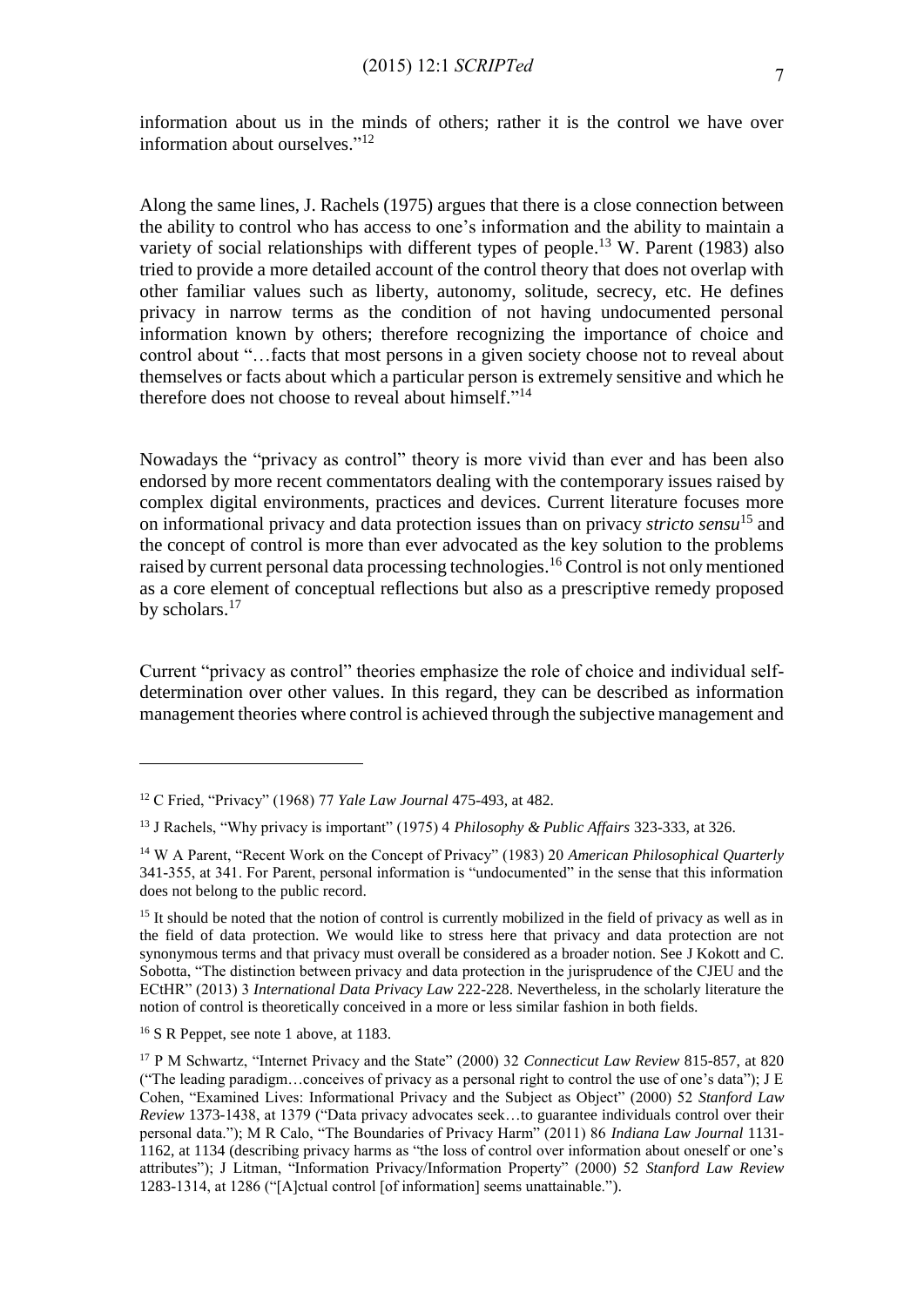expression of personal preferences.<sup>18</sup> Accordingly, individuals are deemed to be able to determine what is good for themselves and consequently to decide to withhold or disclose more or less personal information.<sup>19</sup> Control is then conceptualized as an individual, dynamic and flexible process whereby people can either make themselves accessible to others or close themselves. As M. Birnhack puts it, privacy as control is "…the view that a right to privacy is the control an autonomous human being should have over his or her personal information, regarding its collection, processing and further uses, including onward transfers."<sup>20</sup> In this view, control takes the shape of the right of individuals to know what information about themselves is collected; to determine what information is made available to third parties; and to access and potentially correct their personal data.

Beside self-determination and self-management, informational privacy scholars have also conceptualized control and data subject's rights in terms of property. Indeed, an important part of the privacy literature has focused on property-based metaphors to sustain the argument that a greater control over personal information could be achieved through market-oriented mechanisms based on individual ownership of personal data. According to this view: "privacy can be cast as a property right. People should own information about themselves and, as owners of property, should be entitled to control what it is done with it."<sup>21</sup> Or as V. Bergelson puts it: "in order to protect privacy, individuals must secure control over their personal information by becoming real owners."<sup>22</sup>

In this view control over one's personal data is directly connected to the idea of legal or beneficial ownership.<sup>23</sup> In this sense the concept of control evokes the kind of absolute power or sovereignty over things that is conventionally associated with the property regime. Such a basic conception of property entails an "exclusivity axiom" which theoretically allows the owner to protect one's good from unwanted uses as well as granting him fully alienable rights. $24$  In this conception, free alienability is considered as a quintessential aspect of any propertisation of personal data, and

<sup>18</sup> D J Solove, "Privacy Self-Management and the Consent Paradox" (2013) 126 *Harvard Law Review* 1880-1903.

<sup>19</sup> O Fuchs, see note 4 above, at 223.

<sup>&</sup>lt;sup>20</sup> M D Birnhack, "A Quest for A Theory of Privacy: Context and Control. A Review of Helen Nissenbaum's Privacy in Context: Technology, Policy, and the Integrity of Social Life" (2011) 51 *Jurimetrics* 447-479, at 449. The author draws this definition from Allan Westin's 1967 seminal article.

<sup>21</sup> J Litman, see note 17 above, at 1287.

<sup>22</sup> V Bergelson, "It's Personal but Is It Mine? Toward Property Rights in Personal Information" (2003) 37 *University of California, Davis Law Review* 379-451, at 383.

<sup>23</sup> J B Baron, "Property as Control: The Case of Information" (2012) 18 *Michigan Telecommunications & Technology Law Review* 367-418, at 409 ("My argument has been that medical and other information is in at least one important way alike: it is information over which individuals seek control. It is control, I have argued, that has led to calls for the propertization of information.").

<sup>24</sup> C M Rose, "Canons of Property Talk, or, Blackstone's Anxiety" (1998) 108 *Yale Law Journal* 601- 632, at 603.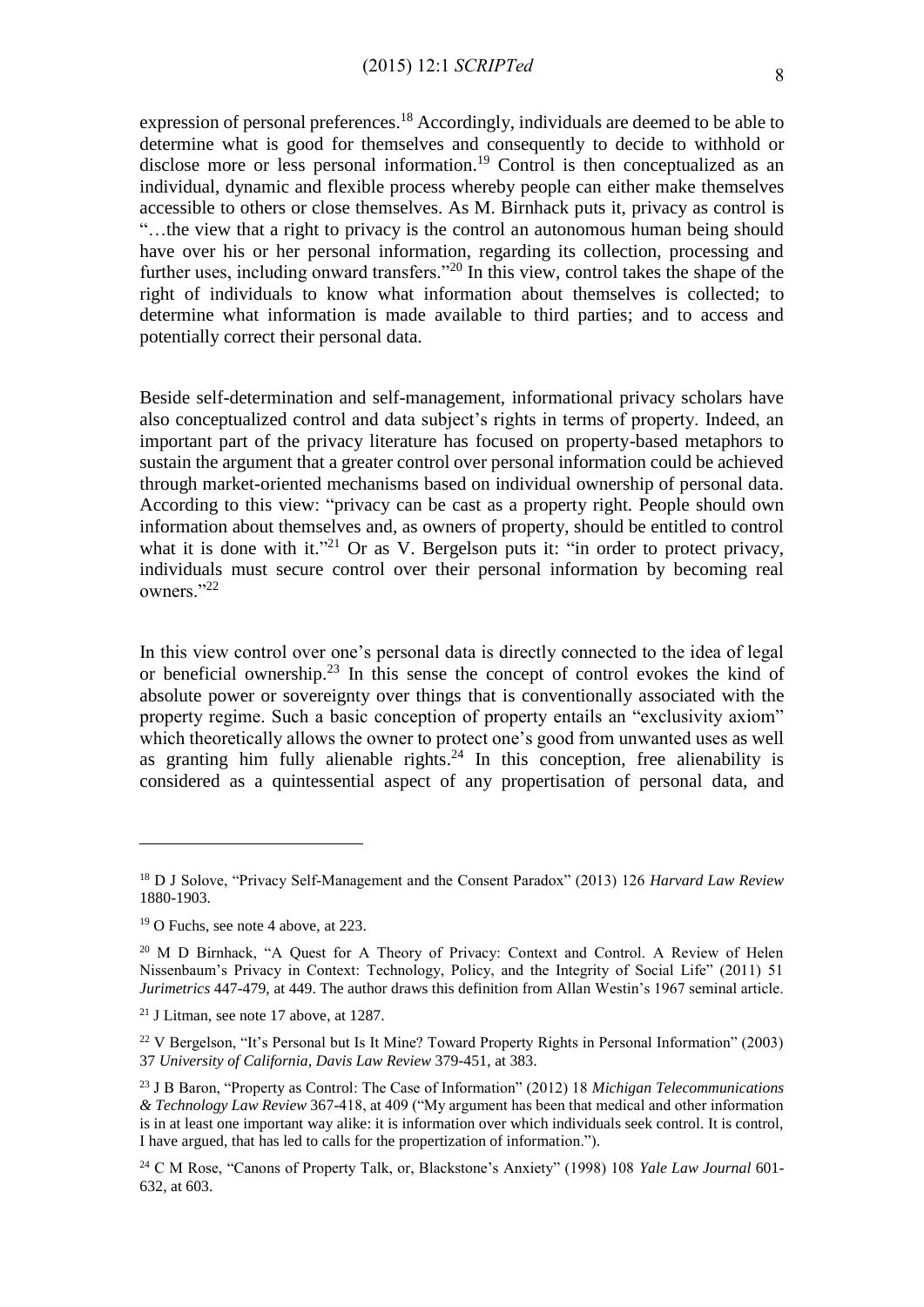controlling one's data would legally mean being entitled to trade and exchange it on the "privacy market".<sup>25</sup>

Despite being anchored in completely different legal backgrounds, both of these conceptions (control as self-determination and control as property) share common theoretical assumptions about privacy that originated in liberal worldviews. Indeed, the concept of control is strongly associated with the conventional figure of the "rational and autonomous agent", capable of deliberating about personal goals, controlling the course of the events and acting under the direction of such deliberation.

The sense of control that the liberal picture relies on is, first, *individualist*, in the sense that it emphasizes individual choice, self-governance and, overall, self-direction of one's life. In that regard the concept of control seems to confer to the data subject an extraordinary kind of sovereignty. It permits each individual to define, unilaterally and independently, their relationships with others. Moreover, in this view, privacy is conceived of as the separation of the self from others and society at large. Secondly, it is *active* in the sense that it stresses agency and construction of a life for oneself.<sup>26</sup> In this view, control over personal data cannot be reduced to the mere exercise of one's right to be let alone. Instead it refers to individual's ability or willingness to make decisions that control the use and sharing of information through active choice. Therefore this active choice implies, on the one hand, the effective participation of data subjects in the management of their data<sup>27</sup> and on the other, the liberty to alienate their data as long as this choice (and the subsequent alienation) is informed and voluntary.

At this stage of our analysis it should be noted that both the *individualist* and *active* dimensions of control have been subject to criticisms, which are sometimes even formulated by the proponents of control theory themselves who have developed more nuanced conceptual accounts. Space does not permit to engage in an in-depth discussion of the philosophical foundations of control theories however it is important to highlight, even succinctly, some of the main objections formulated.<sup>28</sup>

On one hand various authors question the very possibility of control by deconstructing the conventional figure of the "rational and autonomous agent" that is at the core of

<sup>&</sup>lt;sup>25</sup> It should be noted that such a conception is much more in vogue among US scholars than among their European peers, who stay strongly attached to a human rights perspective and resist the idea that personal data could be assimilated as a mere commodity. However, there are a few notable exceptions. See, for instance, the claims of A. Bensoussan in: "Commission Nationale de l'Informatique et des Libertés, Vie privée à l'horizon 2020. Paroles d'experts" (2012) 1 *Cahier Innovation et Prospective* 46-53.

<sup>26</sup> R G Frey, "Privacy, Control and Talk of Rights" (2000) 17 *Social Philosophy and Policy* 45-67.

 $27$  A general assumption of control theory is that data subjects can be expected to behave as if they are performing a calculus (cost-benefit analysis) when assessing the outcomes that they will receive as a result of information disclosure.

<sup>&</sup>lt;sup>28</sup> For a more in-depth discussion on this topic, see the works of the different authors mentioned below.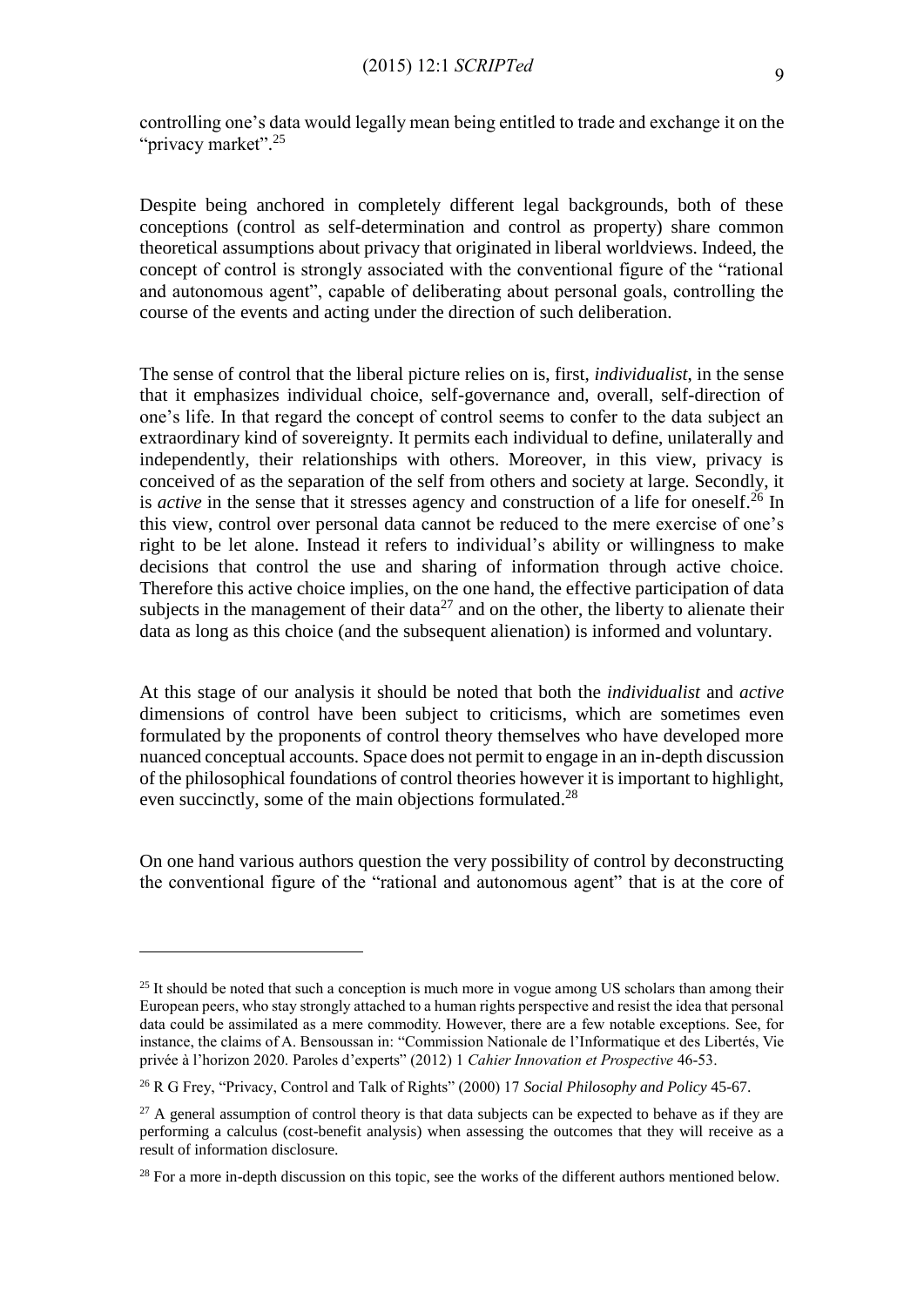"privacy as control" theories.<sup>29</sup> Combining theories ranging from behavioural economics to sciences and technologies studies, from social psychology to humancomputer interaction, they explore the multiple factors which play a role in our decision to protect or to share personal information with an emphasis on the cognitive and behavioural biases that hamper users' privacy decision making. As A. Acquisti and J. Grossklags point out in their works, at least three different factors might influence data subjects and alter their capacity to engage in privacy self-management: incomplete information, bounded rationality, and systematic psychological deviations from rationality.<sup>30</sup>

The first decisive factor relates to privacy literacy and, in particular, to the issue of incomplete information about privacy risks and insufficient knowledge about technological or legal forms of privacy protection. <sup>31</sup> Because of information asymmetries, data subjects are often unaware (or at least less conscious than data controllers and other entities) about the nature, extent and use of collected data. In the absence of sufficient information, privacy decision-making becomes undermined not only because of information asymmetries but also because of the lack of knowledge about the uncertainties and risks involved. Indeed, in the majority of cases data subjects may not be aware of the potential personal consequences of sharing and exchanging personal information. Incomplete information about the risks complicates privacy decision-making as it is very difficult for data subjects to adequately weigh the costs and benefits of revealing information, permitting its use or allowing its transfer without a refined understanding of the potential downstream consequences.<sup>32</sup>

Secondly, even if armed with complete information people might not be able to adequately process the vast amounts of data to reach a rational decision. As numerous studies have highlighted in the field of psychology and cognitive sciences, human rationality is bounded<sup>33</sup> and this "limits our ability to acquire, memorize, and process all relevant information, and it makes us rely on simplified mental models, approximate

<sup>&</sup>lt;sup>29</sup> J Hanson and D Yosifon, "The Situational Character: A Critical Realist Perspective on the Human Animal" (2004) 93 *Georgetown Law Journal* 1-179; J Hanson and D Yosifon, "The Situation: An Introduction to the Situational Character, Critical Realism, Power Economics, and Deep Capture" (2003) 152 *University of Pennsylvania Law Review* 129-346.

<sup>30</sup> A Acquisti and J Grossklags, "What Can Behavioral Economics Teach Us About Privacy" in A Acquisti et al (eds), *Digital Privacy. Theory, Technologies, and Practices* (New York: Auerbach Publications, 2007) 363-377.

<sup>&</sup>lt;sup>31</sup> S Trepte et al, "Do People Know About Privacy and Data Protection Strategies? Towards the 'Online Privacy Literacy Scale' (OPLIS)" in [S Gutwirth,](http://link.springer.com/search?facet-creator=%22Serge+Gutwirth%22) [R Leenes](http://link.springer.com/search?facet-creator=%22Ronald+Leenes%22) and [P de Hert](http://link.springer.com/search?facet-creator=%22Paul+de+Hert%22) (eds), *Reforming European Data Protection Law* (Dordrecht: Springer, 2014) 333-365.

<sup>&</sup>lt;sup>32</sup> The issue of incomplete information and, more generally, of privacy literacy is at the core of the debate regarding privacy policies and other types of notices which aim to provide relevant information to data subjects and to help them make better decisions. Various studies have highlighted the problems raised by privacy policies in terms of information overload and cognitive costs. See R Calo, "Against Notice Skepticism in Privacy (and Elsewhere)" (2012) 87 *Notre Dame Law Review* 1027-1072.

<sup>33</sup> H A Simon, *Models of Bounded Rationality* (MIT Press, 1982); A Newell, *Unified Theories of Cognition* (Cambridge MA: Harvard University Press, 1990).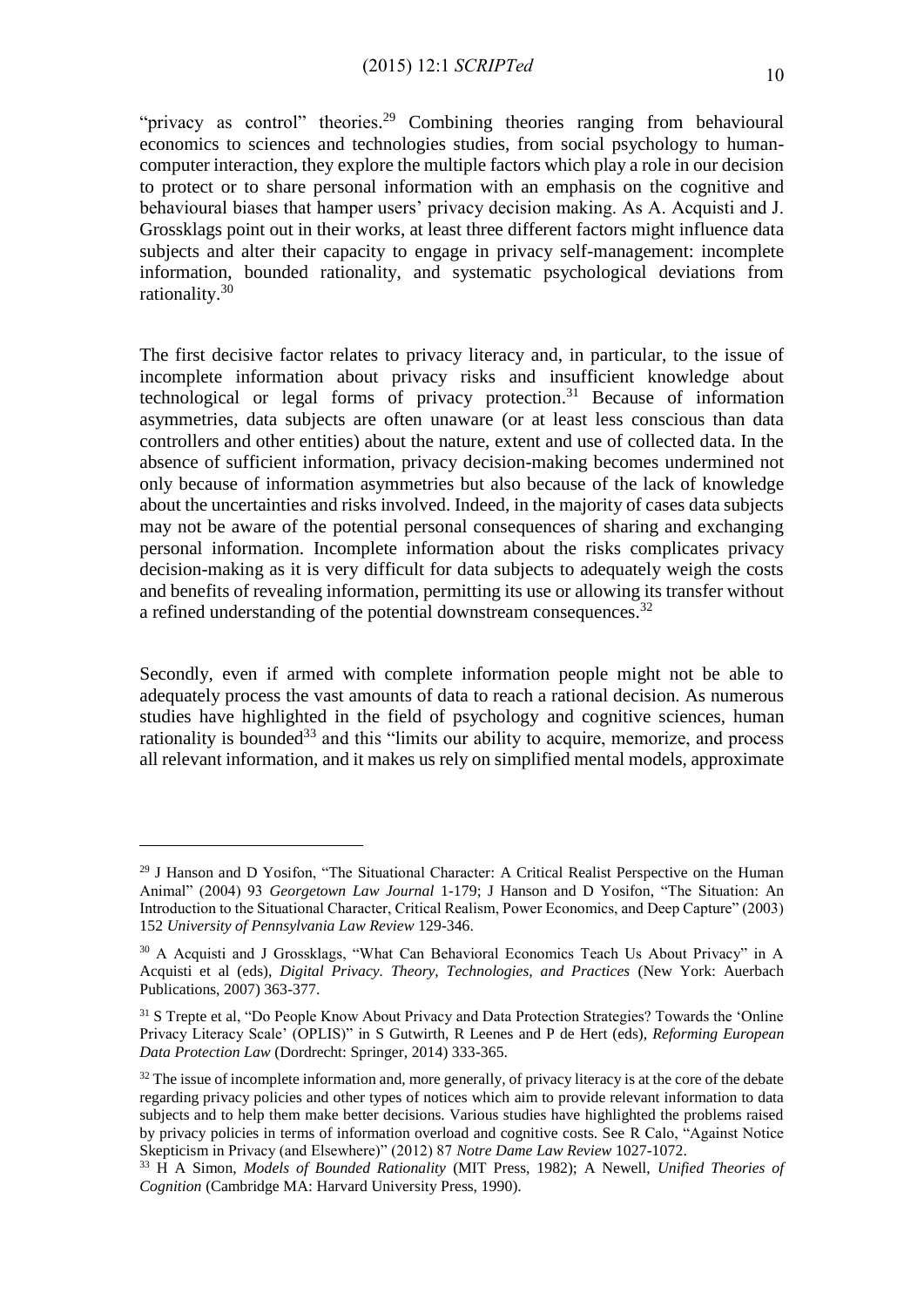strategies, and heuristics".<sup>34</sup> Such bounded rationality can result in inconsistent behaviours and impede the ability of data subjects to formulate privacy-sensitive decisions. For instance, it affects the capacity of individuals to identify the various factors that might impact on their privacy. Most importantly, individuals experience real troubles comparing and calculating any gains and losses associated with the various strategies that they may choose in privacy-sensitive situations. Because humans are unable to appropriately "compute" all the information available they tend to reduce the cognitive costs associated with privacy self-management and, consequently, do not necessarily take steps to become informed about privacy risks.<sup>35</sup>

Other studies have also emphasized the influence of contextual variables on privacy decision-making. Individuals' privacy preferences are highly determined by the context and the way in which choices are framed  $36$ , as in the case of opt-in/opt-out settings for example.<sup>37</sup> Along the same lines, individuals are seemingly more inclined to share personal information when the context makes them feel in control, regardless of the true or illusory nature of such control. While sharing their data with the members of social networks or with various providers, people might suffer from an "illusion of control". 38

Third, even assuming the hypothetical case of access to complete information and full cognitive capacity to process it, actual control over personal data can still be affected by systematic psychological deviations from rationality. Various systematic behavioural anomalies and biases can have a serious impact on individual decisionmaking such as: immediate gratification, hyperbolic discounting, under insurance, and self-control problems amongst others.<sup>39</sup> In the privacy arena, an important bias that has

<sup>34</sup> A Acquisti and J Grossklags, "Privacy and Rationality in Individual Decision Making" (2005) *IEEE Security & Privacy* 26-33, at 27. See also K J Strandburg, "Privacy, Rationality and Temptation: A Theory of Willpower Norms" (2005) *Rutgers Law Review* 1235-1306.

<sup>35</sup> A M McDonald and L F Cranor, "The Cost of Reading Privacy Policies" (2008) 4 *I/S: A Journal of Law and Policy for the Information Society* 540-565, at 546. See also T Vila, R Greenstadt and D Molnar, "Why We Can't be Bothered to Read Privacy Policies: Models of Privacy Economics as a Lemons Market" in L J Camp and S Lewis (eds) *The Economics of Information Security* (Kluwer, 2004) 143- 154; G R Milne and M J Culnan, "Strategies for Reducing Online Privacy Risks: Why Consumers Read (or Don't Read) Online Privacy Notices" (2006) 18 *Journal of Interactive Marketing* 15-29.

<sup>36</sup> R H Thaler, C R Sunstein, and J P Balz, "Choice Architecture" (2010) available at [http://papers.ssrn.com/sol3/papers.cfm?abstract\\_id=1583509](http://papers.ssrn.com/sol3/papers.cfm?abstract_id=1583509) (accessed 8 May 15).

<sup>37</sup> N Lundblad et B Masiello, "Opt-in Dystopia" (2010) 7 *Script-ed* 155-165.

<sup>38</sup> L Brandimarte et al, "Privacy Concerns and Information Disclosure: An Illusion of Control Hypothesis" (2009) available a[t https://www.ideals.illinois.edu/handle/2142/15344](https://www.ideals.illinois.edu/handle/2142/15344) (accessed 8 May 15). These scholars formulate the hypothesis that individuals might suffer from an "illusion of control" when dealing with the publication of their data: "Namely, we hypothesize that when subjects are personally responsible for the publication of private information online, they may also tend to perceive some form of control over the access of that information by others, thereby confounding publication with access."

<sup>39</sup> A Acquisti and J Grossklags, see note 34 above.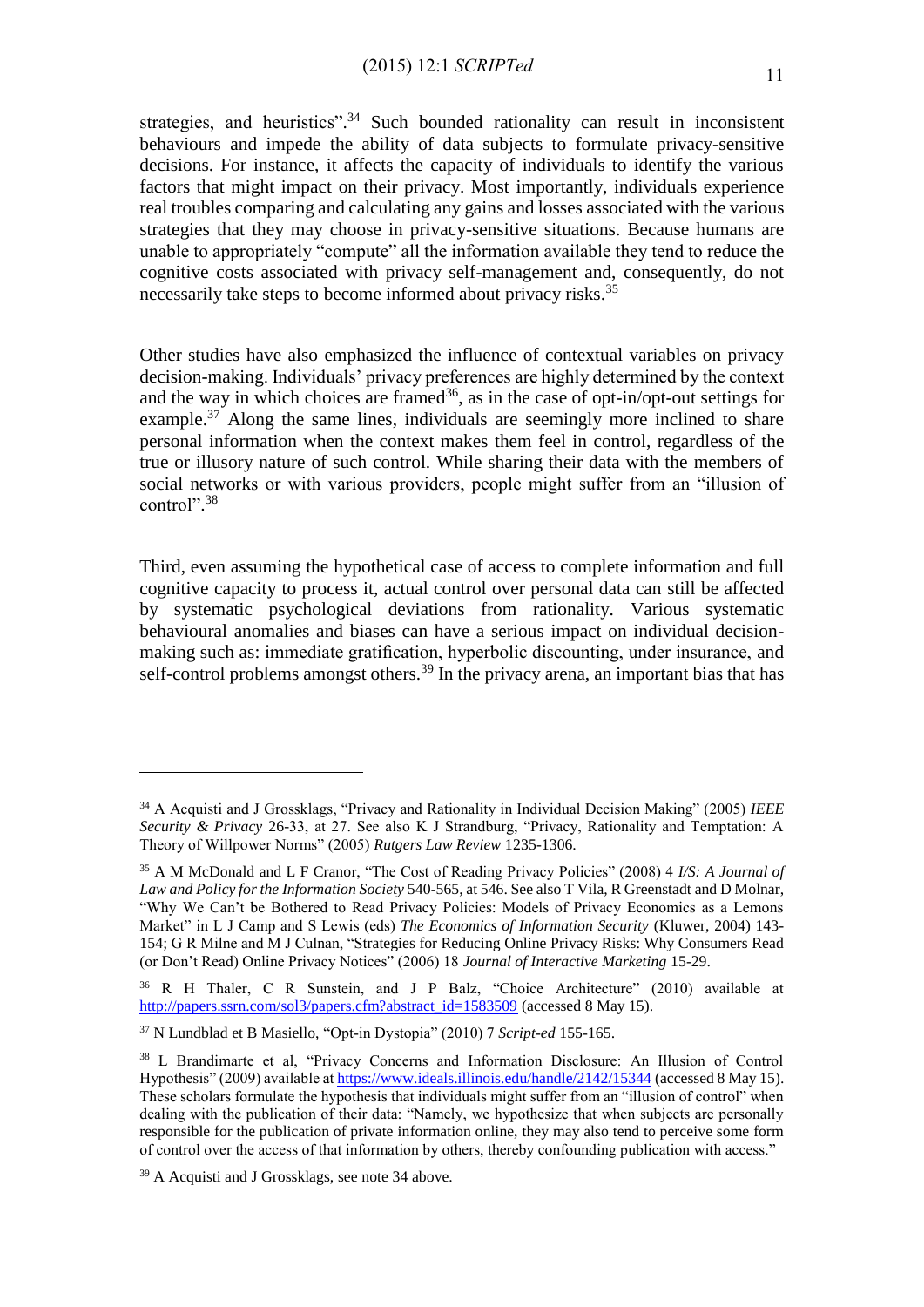come under scrutiny is the immediate gratification bias. <sup>40</sup> Individuals turn over their data for very small benefits or rewards;<sup>41</sup> they experience great difficulties in assessing the trade-offs between certain, immediate gains and speculative, long-term benefits.<sup>42</sup>

Besides the focus on the limits of data subjects' capacities of cognition and action, other attempts in the literature aim to overcome strictly individualistic accounts of privacy by paying attention to its collective aspects: privacy conceived as a common good or a social value. According to a growing number of scholars,<sup>43</sup> treating control over personal data solely as a matter of individual negotiation and party autonomy in contracting arrangements neglects the more socially oriented values underlying privacy. Taking control seriously implies understanding the collective and multirelational dimensions that exist beyond the subjective preferences and individual strategies of both data subjects and controllers.

In place of liberalism's emphasis on the individual, these scholars stress the need to identify and evaluate the societal repercussions of data processing operations even in the cases were such operations have been initially legitimized by free and informed consent. As J. Cohen points out, these scholars "…have tried to move the concept of privacy well beyond control and individual consent, re-conceptualizing it in various ways as a social good that deserves protection for reasons beyond individual welfare".<sup>44</sup> By conceiving privacy as a common good or a social value, these authors share a common type of anthropology which might be depicted as "communitarian". Indeed, their arguments revolve around a strong emphasis on data subjects' membership and involvement in social groups and the community at large.

In this respect, these scholars bring the silent presence of a "third actor" back into the light. The processing of so-called "personal" data does not imply a mere bilateral scheme between the "concerned person" and the "data controller", but can simultaneously affect other actors, with either closer or more distant proximity to the "concerned" person. The notion of the "third actor" needs to be understood more or less strictly. In some instances the transfer of "personal" data can have serious consequences on close family members, especially in the case of medical data such as genetic

<sup>40</sup> A Acquisti, "Privacy in electronic commerce and the economics of immediate gratification" in *Proceedings of the ACM Conference on Electronic Commerce* (EC' 04) (2004) 21-29.

<sup>&</sup>lt;sup>41</sup> See A Acquisti and J Grossklags, "Privacy and Rationality: A Survey" in K J Strandburg and D Raicu (eds) *Privacy and Technologies of Identity. A Cross-Disciplinary Conversation* (Springer, 2006) 15-30, at 16; N Good et al, "User choices and regret: Understanding users' decision process about consensually acquired spyware" (2006), 2 *I/S: A Journal of Law and Policy for the Information Society* 283-344, at 293.

<sup>42</sup> M Rabin and T O'Donoghue, "The economics of immediate gratification" (2000) 13 *Journal of Behavioral Decision Making* 233-250.

<sup>43</sup> See the works of the authors mentioned below.

<sup>44</sup> J E Cohen, "Privacy, Ideology, and Technology: A Response to Jeffrey Rosen" (2001) 89 *Georgetown Law Journal* 2029-2049, at 2039.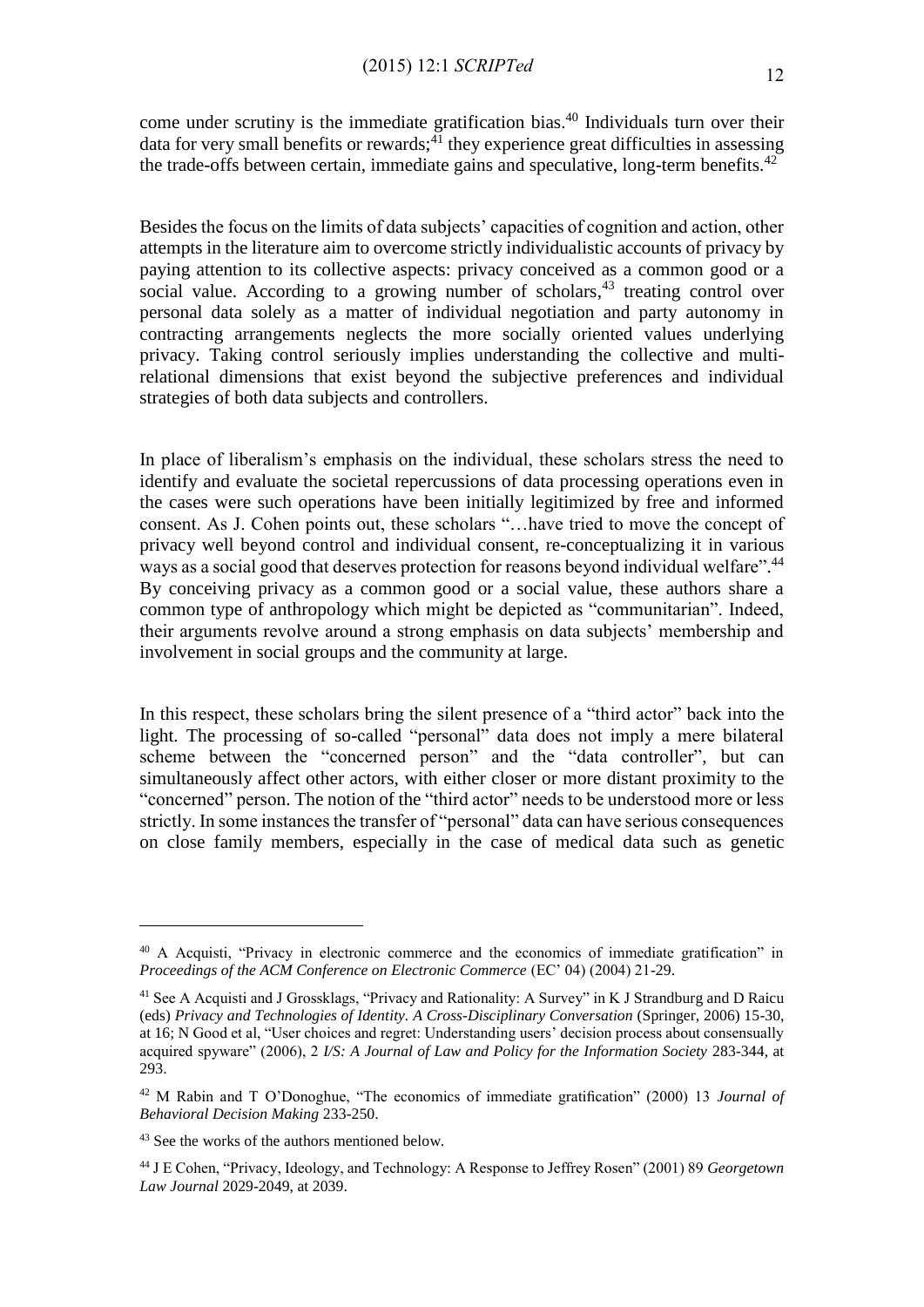profiles.<sup>45</sup> Similarly, the recent controversy surrounding the facial recognition system developed by Facebook illustrates the potential impact on members of a social network. <sup>46</sup> In its broadest sense the third actor represents the community as a whole and, consequently, the concept of privacy is re-conceptualized in terms of "social good" or "'foundational' human good", as A. Allen puts it.<sup>47</sup>

Along this line of thought, various authors contend that privacy and data protection are not only a matter of personal autonomy but also a social and democratic concern. For P. Schwartz information privacy should be conceived of as "constitutive value" and should not be considered as a right of control.<sup>48</sup> Indeed, "access to personal information and limits on it help form the society in which we live in and shape our individual identities".<sup>49</sup> By protecting and shaping private spheres that ensure the necessary independence for self-determination and self-construction, privacy enriches democracy. N. Richards has developed a theory of "intellectual privacy" in this regard, claiming that privacy is not only crucial to ensure self-development but also to furthering the richness of democratic debate.<sup>50</sup> Indeed, "...the ability, whether protected by law or social circumstances, to develop ideas and beliefs away from the unwanted gaze or interference of others" ensures people's intellectual development, which in turn shapes the "marketplace of ideas" and influences the originality and quality of public debate: a fundamental cornerstone of democratic society.<sup>51</sup> J. Cohen also contends that privacy "…is an indispensable structural feature of liberal democratic political systems".<sup>52</sup>

From a normative standpoint these non-individualistic accounts of privacy bring two intertwined issues to the fore, which radically question the relevance of the "privacy as control" theories. On the one hand some authors stress the urgent need to re-evaluate their consent-centric approach in light of the many problems associated with consent. As D. Solove point outs:

> The privacy self-management model attempts to be neutral about substance – whether certain forms of collecting, using, or disclosing of personal data are good or bad – and instead focuses on whether people consent to the collection, use, or disclosure of their data.

1

<sup>51</sup> *Ibid*, 389.

<sup>45</sup> L A Bygrave, "The Body as Data? Biobank Regulation via the 'Back Door' of Data Protection Law" (2010) 2 *Law, Innovation and Technology* 1-25.

<sup>46</sup> Y Welinder, "A Face Tells More Than Thousands Posts: Developing Face Recognition Privacy in Social Networks" (2012) 26 *Harvard Journal of Law & Technology* 165-239.

<sup>47</sup> A L Allen, *Unpopular Privacy: What We Must Hide* (Oxford University Press, 2011), at 13.

<sup>48</sup> P M Schwartz, see note 17 above.

<sup>49</sup> *Ibid*, 834.

<sup>50</sup> N M Richards, "Intellectual Privacy" (2008) 87 *Texas Law Review* 387-445.

<sup>52</sup> J Cohen, *Configuring the Networked Self* (Yale University Press, 2012), at 148.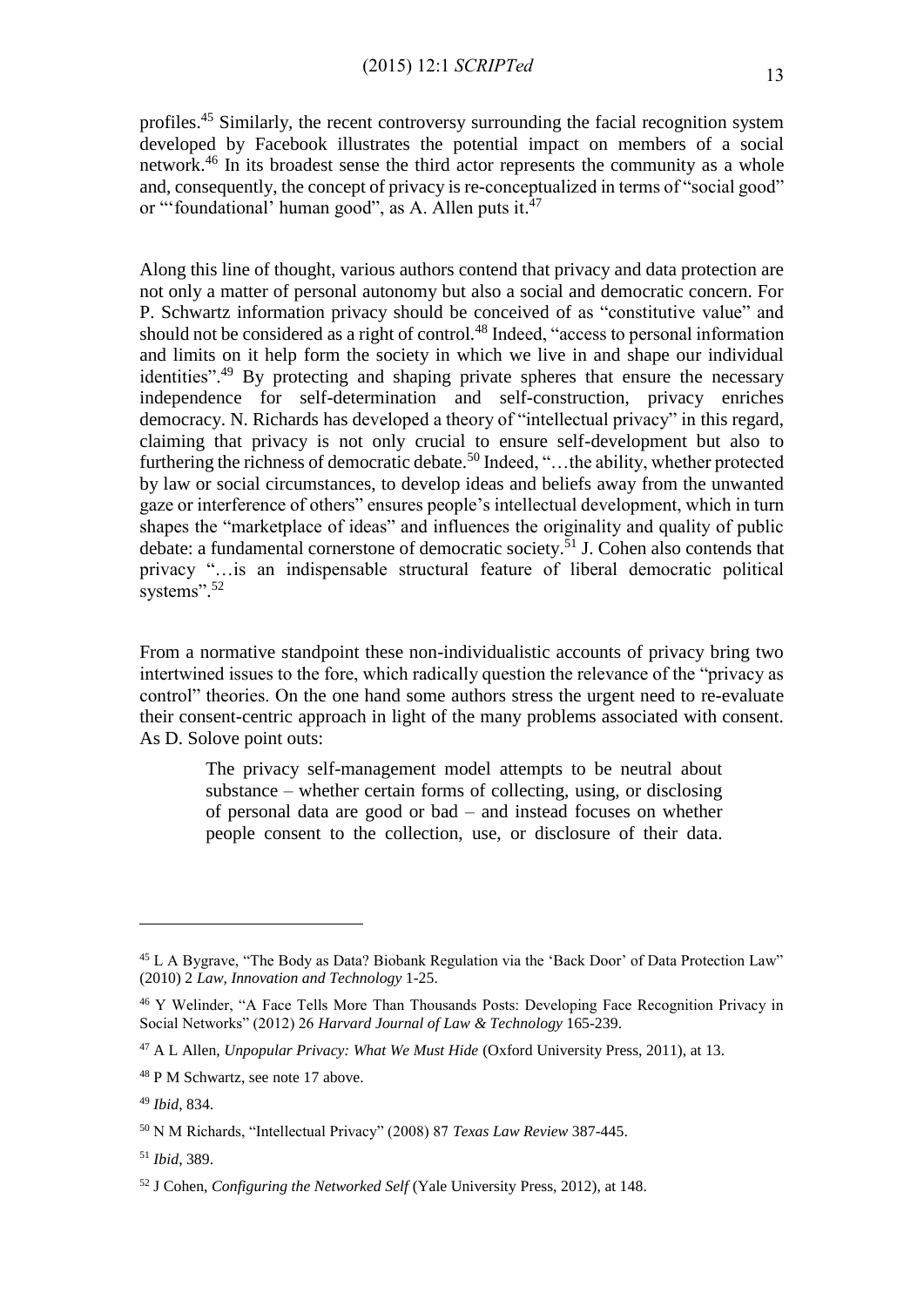Consent legitimizes nearly any form of collection, use, and disclosure of personal data. 53

On the other hand, given the societal dimension of privacy, other authors attempt to develop more substantive conceptions of privacy. They raise the issue of potential restrictions on personal autonomy which could lead, in some cases, if not to an abandonment of the logic of consent at least to the imposition of strict conditions on its implementation. For instance, some scholars have tackled the complex issues raised by alienability and in their works control ceases to be conceived of as an absolute and exclusive power but rather as a prerogative which in some instances can, or may even need to be, limited.<sup>54</sup> In some cases law should regulate certain types of data processing operations that would be otherwise destructive to democratic communities.

Despite these various attempts to refine the control theory in the field of privacy and data protection law and ethics, some commentators consider that the concept of control still remains too vague and ambiguous.<sup>55</sup> Although we do not disagree that control is a crucial issue, we share this argument.

We believe that, when defined purely in managerial terms, the concept of control can hardly be disentangled from other privacy theories. Indeed, the concept of privacy encompasses a myriad of definitions which all require to a certain extent some level of control from the user. In the literature, the systematic inclusion of elements of control in definitions of privacy is particularly obvious in the various attempts of classification proposed by different authors. For instance, in the taxonomy developed by D. Solove a number of different types of privacy are enumerated. Alongside "control over personal information" five other types of definitions are mentioned: (1) the right to be let alone; (2) limited access to the self; (3) secrecy; (4) personhood; and (5) intimacy.<sup>56</sup>

It is truly not clear what specifically distinguishes control over personal information from other types of actions or interests regarding privacy. To be sure, to be able to limit access, ensure one's right to be let alone and to secure confidentiality individuals must be able to exercise some degree of control over their personal information. If this is narrowly conceived in managerial terms the concept of control then seems to be an essential characteristic of any definition of privacy and loses a great deal of its potential

<sup>53</sup> D J Solove, see note 18 above, at 1880.

<sup>54</sup> P M Schwartz, "Property, Privacy and Personal Data" (2004) 117 *Harvard Law Review* 2055-2128.

<sup>&</sup>lt;sup>55</sup> D W Shoemaker, "Self-exposure and exposure of the self-informational privacy and the presentation of identity" (2010) 12 *Ethics and Information Technology* 3-15, at 4. As Shoemaker points out, defining control simply as a matter of information management does not say anything about the extent of the control required nor about what specifically counts as the relevant zone of personal information that should be kept under control. See also H T Tavani, "KDD, data mining, and the challenge for normative privacy" (1999) 1 *Ethics and Information Technology*, 265-273.

<sup>56</sup> D J Solove, *Understanding Privacy* (Cambridge MA: Harvard University Press, 2008). See also D J Solove, "A Taxonomy of Privacy" (2006) 154 *University of Pennsylvania Law Review* 477-560 and the typologies proposed by H T Tavani, "Informational Privacy: Concepts, Theories and Controversies" in K E Himma and H T Tavani (eds) *The Handbook of Information and Computer Ethics* (Hoboken: Wiley, 2008) 131-164; K Gormley, "One hundred years of privacy" (1992) *Wisconsin Law Review* 1335-1441.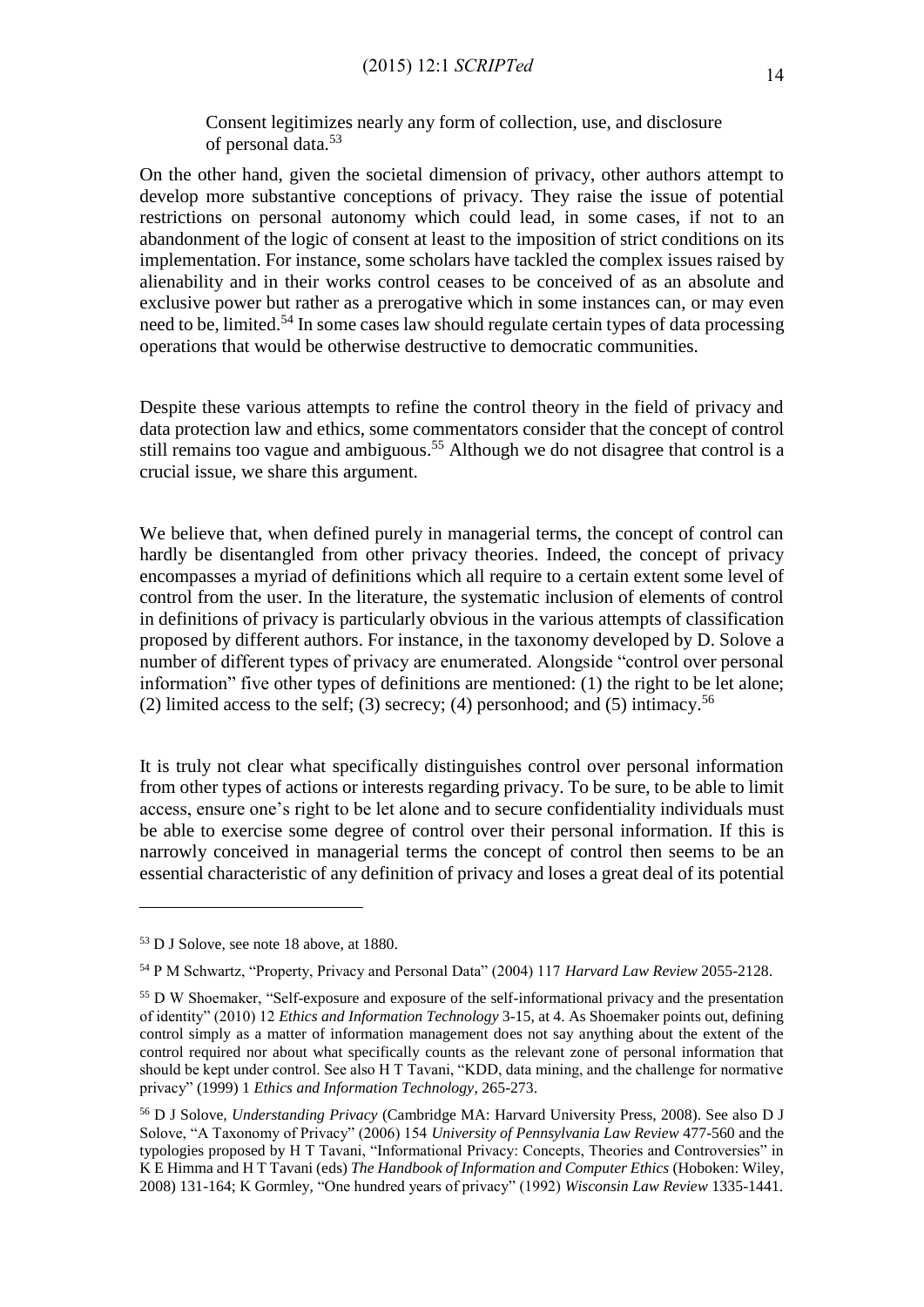significance. Even among restricted access theories, which are conventionally opposed in the literature to control theories, <sup>57</sup> references to the notion of control seem inescapable. In these theories, one element of control concerns avoiding unwanted intrusion or interference by others into one's private space and, consequently, implies the limitation of other's access to the self<sup>58</sup> along with the control of personal boundaries<sup>59</sup> and environment.<sup>60</sup>

Overall we think that the ambiguity surrounding the concept of control is mainly due to a misleading conflation between the *conceptualization* and *management* of privacy. In order to reach a refined understanding of the notion of control and its link to privacy theories and polices it is therefore necessary to draw a distinction between the different uses and roles of this notion.<sup>61</sup> Accordingly, it is important to differentiate the conceptual dimension of control (i.e. control as conceptual foundation of privacy) from its instrumental dimension (i.e. control as a tool for the management of privacy). In the next section we will focus on the instrumental dimension of control as it has been deployed by EU institutions.

## **3. The notion of control in the EU policy documents**

Over the last decades, the idea that individuals should have an effective control over their own data has become a key part of the rhetoric deployed by EU institutions in the field of data protection. In many policy documents,<sup>62</sup> control is advocated as an important tool for protecting privacy and achieving the empowerment of data subjects. In this section we will explore some of these documents to try and identify the main characteristics of the notion of control as it is featured in EU documents.

Before starting the analysis of these characteristics it is worth formulating a few preliminary remarks. Firstly, the notion of control is mentioned in documents of very diverse nature, ranging from: preparatory works for legislation and legislative text, to experts' opinions, to vulgarized material addressed to citizens etc. This diversity illustrates the pervasiveness of the rhetoric of control in the field of data protection. Second, as we will see hereafter, in most of these documents the notion of control takes the shape of a toolbox at the disposal of the data subjects: they are equipped with a set of subjective "micro-rights" which supposedly enable them to be in control at the

<sup>57</sup> H T Tavani, see note 56 above, at 142.

<sup>58</sup> R Gavison, "Privacy and the Limits of Law" (1980) 89 *Yale Law Journal*, 421-472.

<sup>59</sup> I Altman, "Privacy: A Conceptual Analysis" (1976) 8 *Environment and Behavior* 7-29. For Altman, privacy is conceived of as a "boundary control process"; the selective control over access to oneself.

<sup>60</sup> C Goodwin, "Privacy: Recognition of a Consumer Right" (1991) 10 *Journal of Public Policy & Marketing* 149-166. For Goodwin, privacy includes two dimensions of control: control over the presence of others in the consumer's environment and control over information dissemination.

<sup>61</sup> Along the same lines see H T Tavani and J H Moor, "Privacy Protection, Control of Information, and Privacy-Enhancing technologies" (2001) *Computers & Society* 6-11. For these authors, any relevant theory of privacy should distinguish between three components: concept, justification and management.

<sup>62</sup> See notes 63 to 68 below.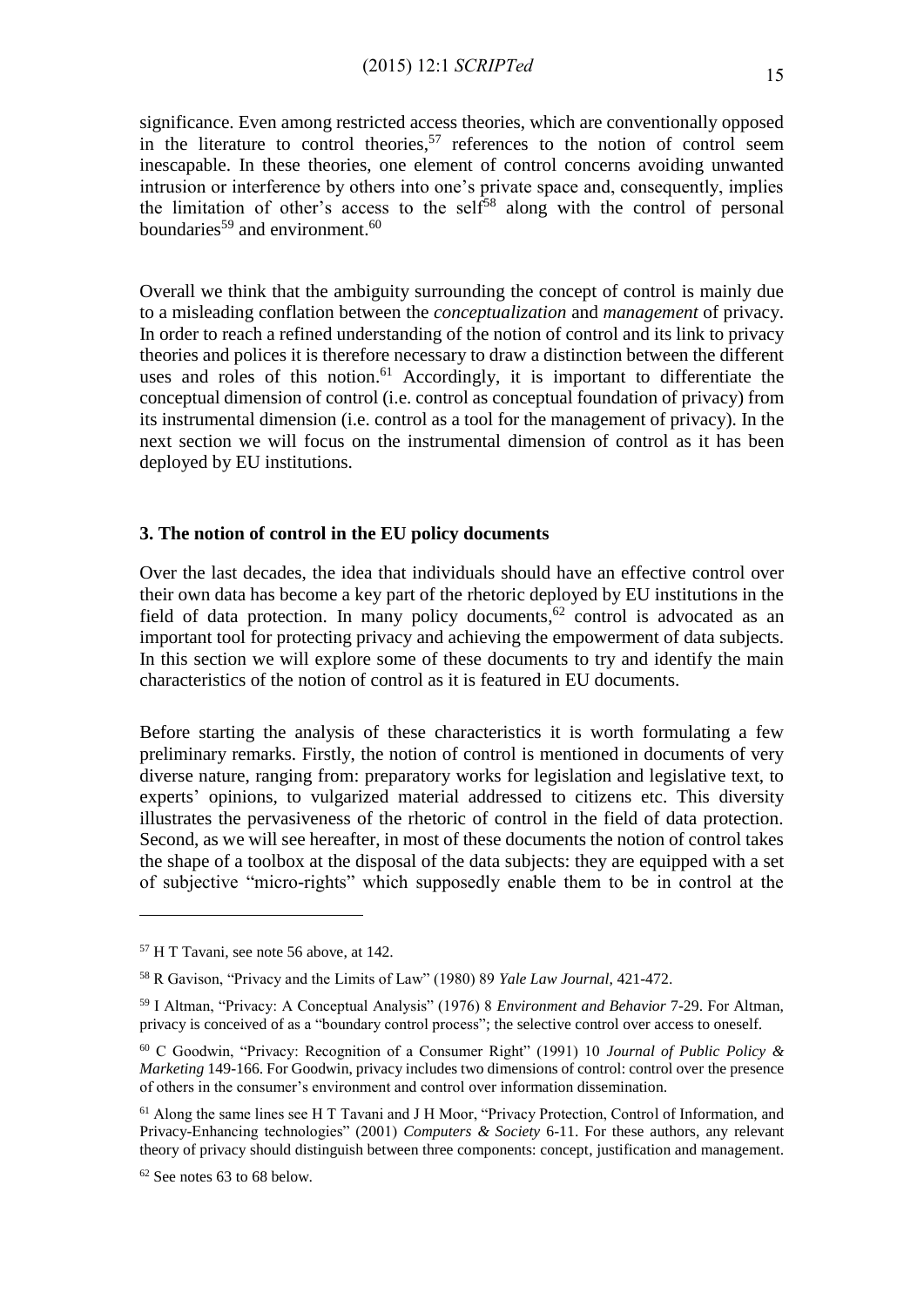different stages of the processing of their data. Thirdly, the notion of control appears to have a much more extended meaning than in the scholarly literature given the operational/instrumental dimension of EU policy documents.

Here is a limited list of EU documents mentioning the notion of control in the recent years:

- 2013 Proposal for a general data protection regulation;<sup>63</sup>

- 2012 Communication from the Commission, Safeguarding Privacy in a Connected World. A European Data Protection Framework for the 21th Century;<sup>64</sup>
- 2012 European Commission brochure and movie "Take control of your personal data"; 65
- 2011 Article 29 Data Protection Working Party, Opinion 15/2011 on the definition of consent;<sup>66</sup>
- 2010 Communication from the Commission, A comprehensive approach on personal data protection in the European Union;<sup>67</sup>
- 2009 Article 29 Data Protection Working Party, "The Future of Privacy.<sup>68</sup>

<sup>63</sup> See the draft of the *General Data Protection Regulation*, Unofficial consolidated version after LIBE Committee vote provided by the Rapporteur, available at [http://www.janalbrecht.eu/fileadmin/material/Dokumente/DPR-Regulation-inofficial-consolidated-](http://www.janalbrecht.eu/fileadmin/material/Dokumente/DPR-Regulation-inofficial-consolidated-LIBE.pdf)[LIBE.pdf](http://www.janalbrecht.eu/fileadmin/material/Dokumente/DPR-Regulation-inofficial-consolidated-LIBE.pdf) (accessed 8 May 15).

<sup>&</sup>lt;sup>64</sup> Communication from the Commission to the European Parliament, the Council, the Economic and Social Committee and the Committees of the Regions, *Safeguarding Privacy in a Connected World. A European Data Protection Framework for the 21th Century*, COM(2012) 9 final, Brussels, 25 Jan 2012, available at the [http://eur-lex.europa.eu/legal](http://eur-lex.europa.eu/legal-content/EN/TXT/PDF/?uri=CELEX:52012DC0009&from=en)[content/EN/TXT/PDF/?uri=CELEX:52012DC0009&from=en](http://eur-lex.europa.eu/legal-content/EN/TXT/PDF/?uri=CELEX:52012DC0009&from=en) (accessed 8 May 15).

<sup>&</sup>lt;sup>65</sup> European Commission (DG Justice), *Take control of your personal data* (Luxembourg: Publications Office of the European Union, 2012), available at http://ec.europa.eu/justice/data-Office of the European Union, 2012), available at [http://ec.europa.eu/justice/data](http://ec.europa.eu/justice/data-protection/document/review2012/brochure/dp_brochure_en.pdf)[protection/document/review2012/brochure/dp\\_brochure\\_en.pdf](http://ec.europa.eu/justice/data-protection/document/review2012/brochure/dp_brochure_en.pdf) (accessed 8 May 15).

<sup>66</sup> Article 29 Data Protection Working Party, *Opinion 15/2011 on the definition of consent*, available at

[http://ec.europa.eu/justice/policies/privacy/docs/wpdocs/2011/wp187\\_en.pdf](http://ec.europa.eu/justice/policies/privacy/docs/wpdocs/2011/wp187_en.pdf) (accessed 8 May 15). See II.3 "related concepts"; control is explicitly mentioned among other important concepts relating to consent (alongside with informational self-determination, autonomy and transparency).

 $67$  Communication from the Commission to the European Parliament, the Council, the Economic and Social Committee and the Committees of the Regions, *A comprehensive approach on personal data protection in the European Union*, COM(2010) 609 final, Brussels, 4 Nov 2010, available at [http://ec.europa.eu/justice/news/consulting\\_public/0006/com\\_2010\\_609\\_en.pdf](http://ec.europa.eu/justice/news/consulting_public/0006/com_2010_609_en.pdf) (accessed 8 May 15).

<sup>68</sup> Article 29 Data Protection Working Party, *The Future of Privacy*, Joint contribution to the Consultation of the European Commission on the legal framework for the fundamental right to protection of personal data, adopted on 01 Dec 2009, available at [http://ec.europa.eu/justice/policies/privacy/docs/wpdocs/2009/wp168\\_en.pdf](http://ec.europa.eu/justice/policies/privacy/docs/wpdocs/2009/wp168_en.pdf) (accessed 8 May 15). See the reference made to the "empowerment of the data subject", at 15.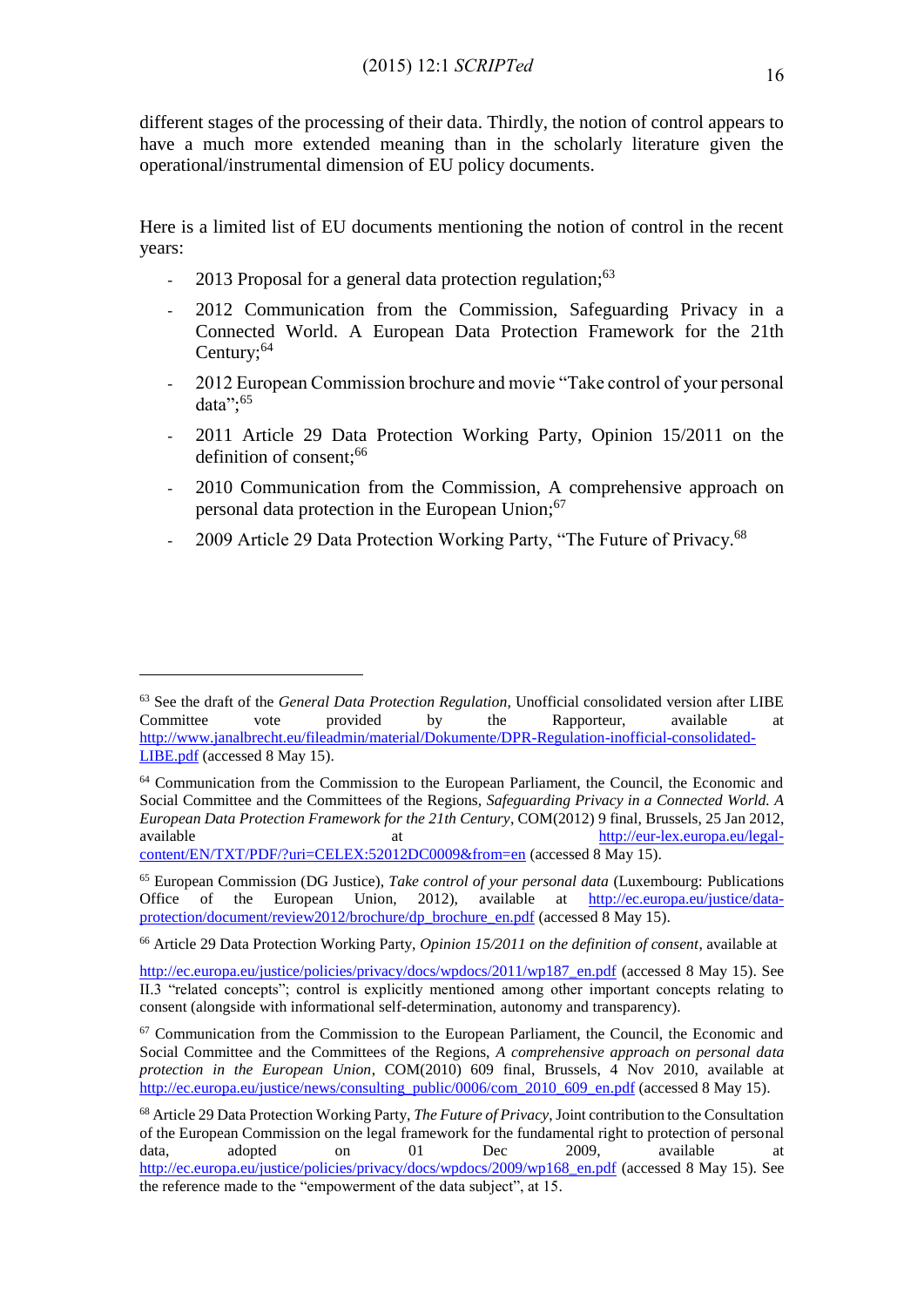For the sake of clarity we will focus on two documents which, despite their distinctive nature, are highly representative of the current rhetoric of control fostered by EU institutions.

The first document is the communication adopted by the European Commission in 2012 titled *Safeguarding Privacy in a Connected World. A European Data Protection Framework for the 21st Century*. This communication is part of the works pertaining to the reform of the EU's data protection framework. From the very beginning of this document it is explicitly stated that, "[i]n this new digital environment, individuals have the right to enjoy *effective control* over their personal information."<sup>69</sup> Following this logic the first half of the communication is entirely dedicated to the theme of control, as featured in particular in section two: "Putting individuals in control of their personal data".

This document mentions a number of different issues raised by digital environments which undermine the effectiveness of data protection rules: the lack of harmonization of the member states legislations and the data protection national authorities; the everincreasing volume of collected data; the perception of loss of control by citizens amongst others.<sup>70</sup> Relying on this overview of the situation, the communication then recalls one of the main ambitions of the new legislative act proposed by the Commission: "The aim…is to strengthen rights, to give people efficient and operational means to make sure they are fully informed about what happens to their personal data and to enable them to exercise their rights more effectively.<sup>"71</sup> In order to achieve this aim, the Commission proposes a set of new rules which will: "improve individuals' ability to control their data"; "improve the means for individuals to exercise their rights"; "reinforce data security"; and "enhance the accountability of those processing data".<sup>72</sup>

More precisely, four objectives are mentioned which are supposed to empower the data subjects to "improve individuals' ability to control their data".<sup>73</sup> Foremost among these objectives is the principle of consent and the reinforcement of the related legal requirements. This comes as no surprise as consent remains a cornerstone of the EU approach to data protection. Indeed, from a fundamental rights perspective it is conventionally considered as the "best way for individuals to control data processing

<sup>69</sup> See note 64 above, at 2 (emphasis added).

<sup>70</sup> *Ibid*, 4.

<sup>71</sup> *Ibid*, 5.

<sup>72</sup> *Ibid*, 6-7.

<sup>73</sup> *Ibid*, 6.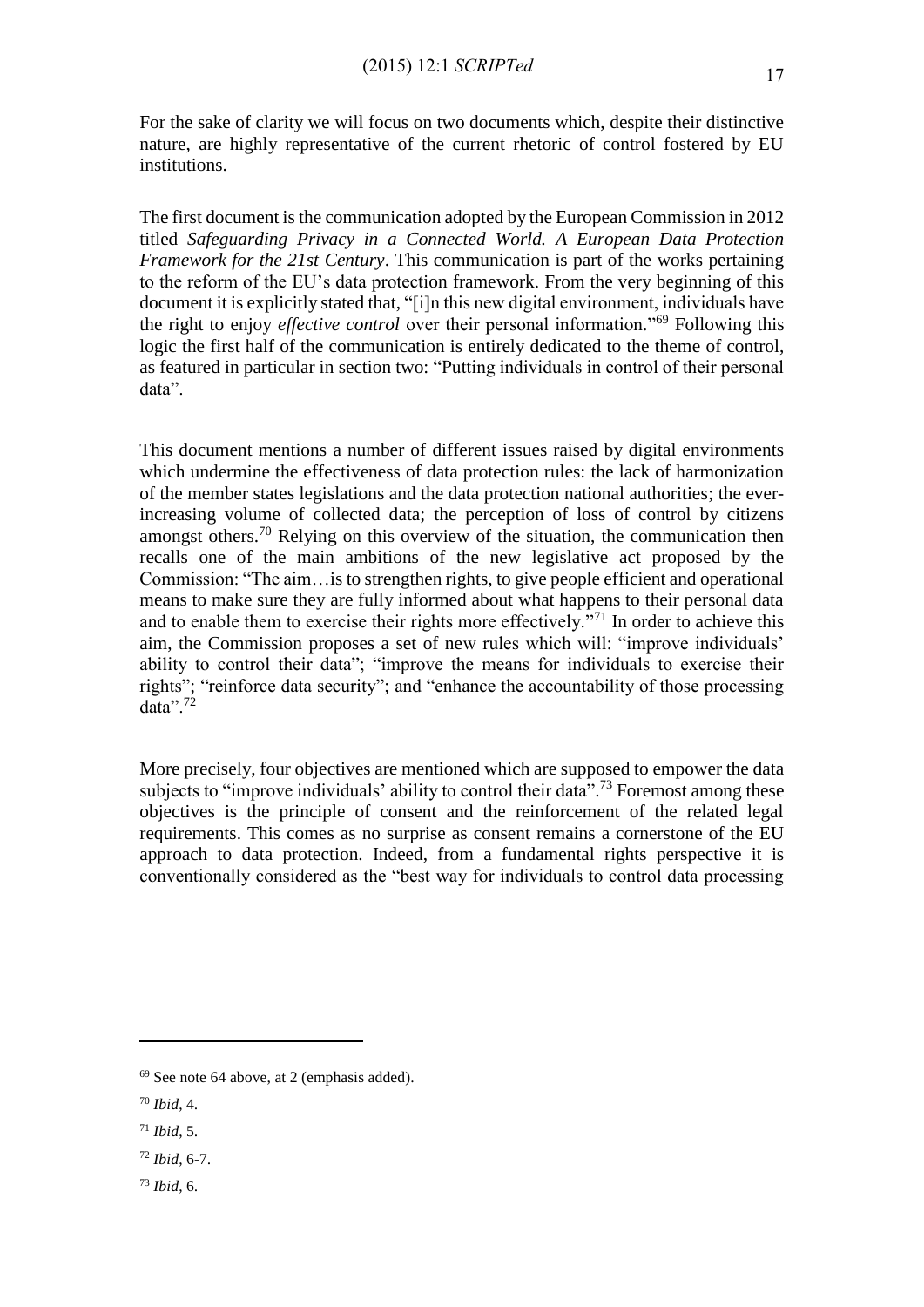activities."<sup>74</sup> Although consent plays a key role in giving control to data subjects, $^{75}$  it is not the only way to do this. The Commission also aims at equipping individuals with a right to be forgotten, guaranteeing data accessibility portability and reinforcing the right to information.<sup>76</sup>

In addition to this "bundle" of rights, the communication equally points to other rules that are deemed to foster more effective management of personal information. Very interestingly the Commission seeks to reinforce control through additional rules which are of a radically different nature than the micro-rights granted to the data subject. They consist of an heterogeneous set of organizational and technological tools such as: (i) improved *administrative and judicial remedies* via a strengthening of national data protection authorities' independence and powers along with enhancing administrative and judicial remedies when rights are violated; (ii) reinforced *security measures* through encouragement of the use of privacy-enhancing technologies, privacy-friendly default settings and privacy certification schemes; and (iii) increased *responsibility and accountability*, in particular by requiring data controllers to designate a data protection officer in combination with the introduction of a "privacy by design" principle and obligation to carry out data protection impact assessments for organizations involved in risky processing.<sup>77</sup>

At the other end of the spectrum, it is also worth paying attention to a second document issued by the European Commission in 2012. This document explicitly titled *Take control of your personal data* is a small brochure published to raise awareness among EU citizens about the new legal reform and, more precisely, about the changes that will strengthen citizens' rights in the field of data protection.<sup>78</sup> With the help of simplistic slogans, garish fluorescent fonts and fancy drawings the Commission tries to convey its message to the general public:

> Every time you go online you share information about yourself. And the more you do online the more important it is that you and your personal data are protected. The EU is proposing changes that will strengthen your protection online. The new EU laws are designed to

<sup>74</sup> Committee on Civil Liberties, Justice and Home Affairs (Rapporteur J. Ph. Albrecht), *Report on the General Data Protection Regulation)*, 21 Nov 2013, at 200, available at [http://www.europarl.europa.eu/sides/getDoc.do?pubRef=-//EP//NONSGML+REPORT+A7-2013-](http://www.europarl.europa.eu/sides/getDoc.do?pubRef=-//EP//NONSGML+REPORT+A7-2013-0402+0+DOC+PDF+V0//EN) [0402+0+DOC+PDF+V0//EN](http://www.europarl.europa.eu/sides/getDoc.do?pubRef=-//EP//NONSGML+REPORT+A7-2013-0402+0+DOC+PDF+V0//EN) (accessed 8 May 15). See also Opinion 15/2011 of the Article 29 Data Protection Working Party, note 66 above, at 8.

<sup>75</sup> C Lazaro and D Le Métayer, "Le consentement au traitement des données à caractère personnel : une perspective comparative sur l'autonomie du sujet" (2015) 48 *Revue Juridique Themis* 765-815.

 $76$  See note 64 above, at 5-6.

<sup>77</sup> *Ibid*, 6-7.

<sup>&</sup>lt;sup>78</sup> See note 65 above. The publication of this brochure was accompanied by the release of a short film available at<http://ec.europa.eu/justice/data-protection/minisite/users.html> (accessed 8 May 2015).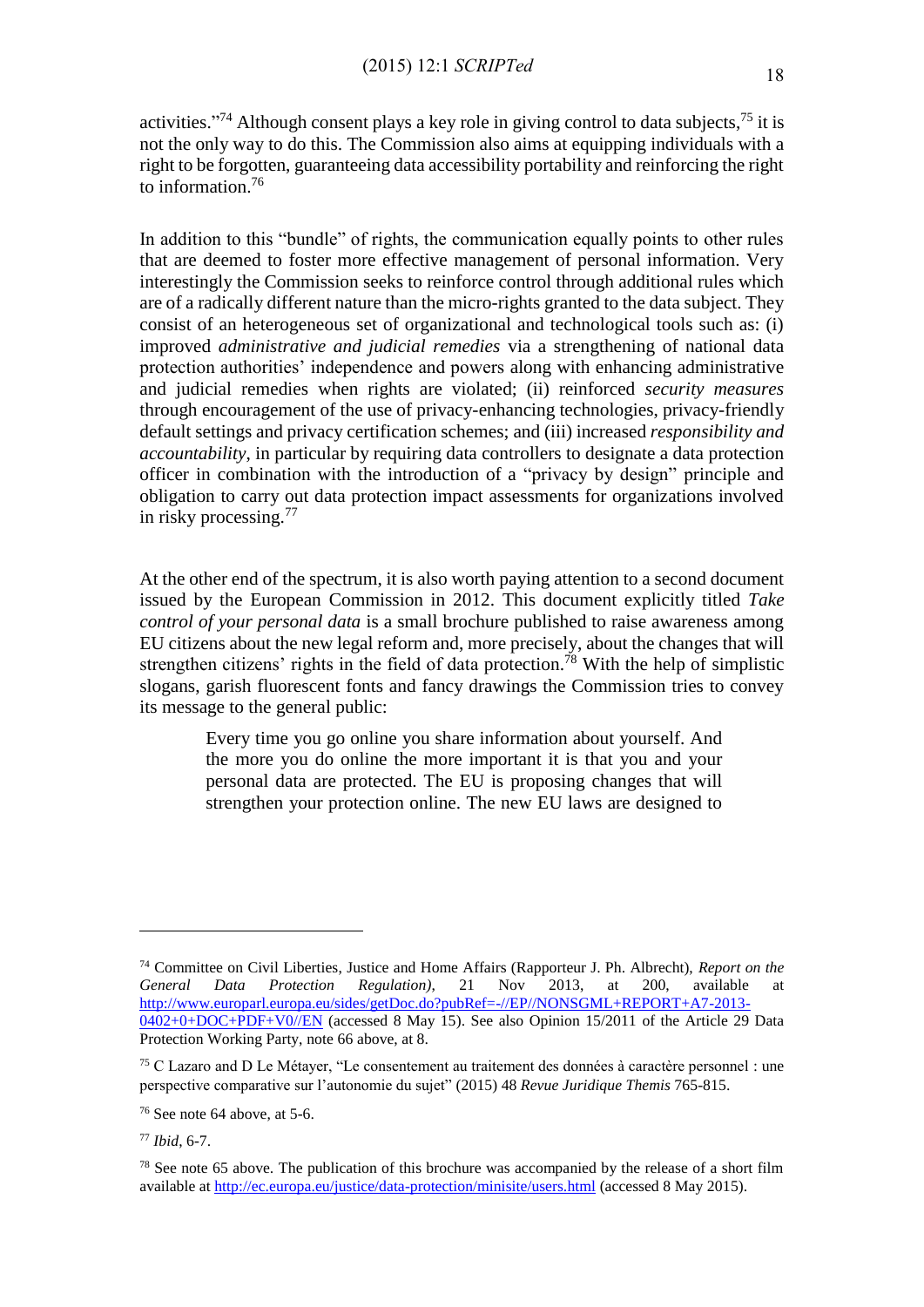## *put you in control of your own information* and safeguard your right to personal data protection."<sup>79</sup>

Despite its naïve comic strip-like format, it is interesting to observe that the approach to control deployed in this document is structured along the same lines as the aforementioned communication. Indeed, alongside the micro rights granted to data subjects,<sup>80</sup> the brochure also refers to other organizational or technological instruments which are supposed to foster control such as: contact points (where to go and who to talk to in case of problems); privacy by default (making the settings of all websites privacy-friendly and allowing the changing of privacy settings by users); notification of breaches to the concerned person(s) and the Data protection authority where data has been lost or stolen; and, more globally, the harmonization of protection across the EU.

The overview of these two radically different documents published by EU institutions in the recent years reveals a much more entangled approach to control than appears in the scholarly literature. In these documents the framing of privacy and the implementation of data protection through control has a dual nature, both individual/subjective and organizational/structural.

On one side, the granting of a set of micro-rights to the data subject echoes the main tenets of the control theories: the empowerment of the subject through individual choice and participative agency.<sup>81</sup> In that sense the concept of control refers to the individual's ability to make a decision about personal data through autonomous choice. According to the rights-based approach embedded in EU policy documents and legislation, the rational and autonomous data subject is equipped with tools which will improve the way he or she can control the conditions under which their personal information is collected, used, and transferred. Eventually, this "legal equipment" aims at transforming the data subject in an active agent who can (and ought to) shape their own digital lives.<sup>82</sup>

On the other side, although the individual remains the main agent of control and of the decision-making process in the rhetoric developed by the EU institutions, the notion of control is extended beyond strictly individualistic approaches. In particular, the regulator mobilizes a more operational notion of control that cannot be reduced to the

<sup>79</sup> The same "slogan" is repeated at the very end of the brochure: "The new EU laws will *put you in control* of the information about yourself that you share online. They'll give you the right to know who's using your data and why and to know if the security of your data is at risk..." (emphasis added).

<sup>&</sup>lt;sup>80</sup> The brochure especially mentions the right to a better information in order to help people in the decision-making process (whether to share their personal information); the consent requirements (explicit permission and withdrawal of consent); the right to be forgotten (to delete permanently the data after one has shared them); and the right to data portability (to remove the data and give it to another service provider).

<sup>&</sup>lt;sup>81</sup> O Fuchs, see note 4 above, at 220. In that sense, as Fuchs points out, "[c]ontrol theories are subjective theories…because they stress the dependence of privacy on human subjectivity and individual action and choosing."

 $82$  However, note that the regulator imposes in some circumstances substantial limits to the liberty to alienate data (see the case of "sensitive data").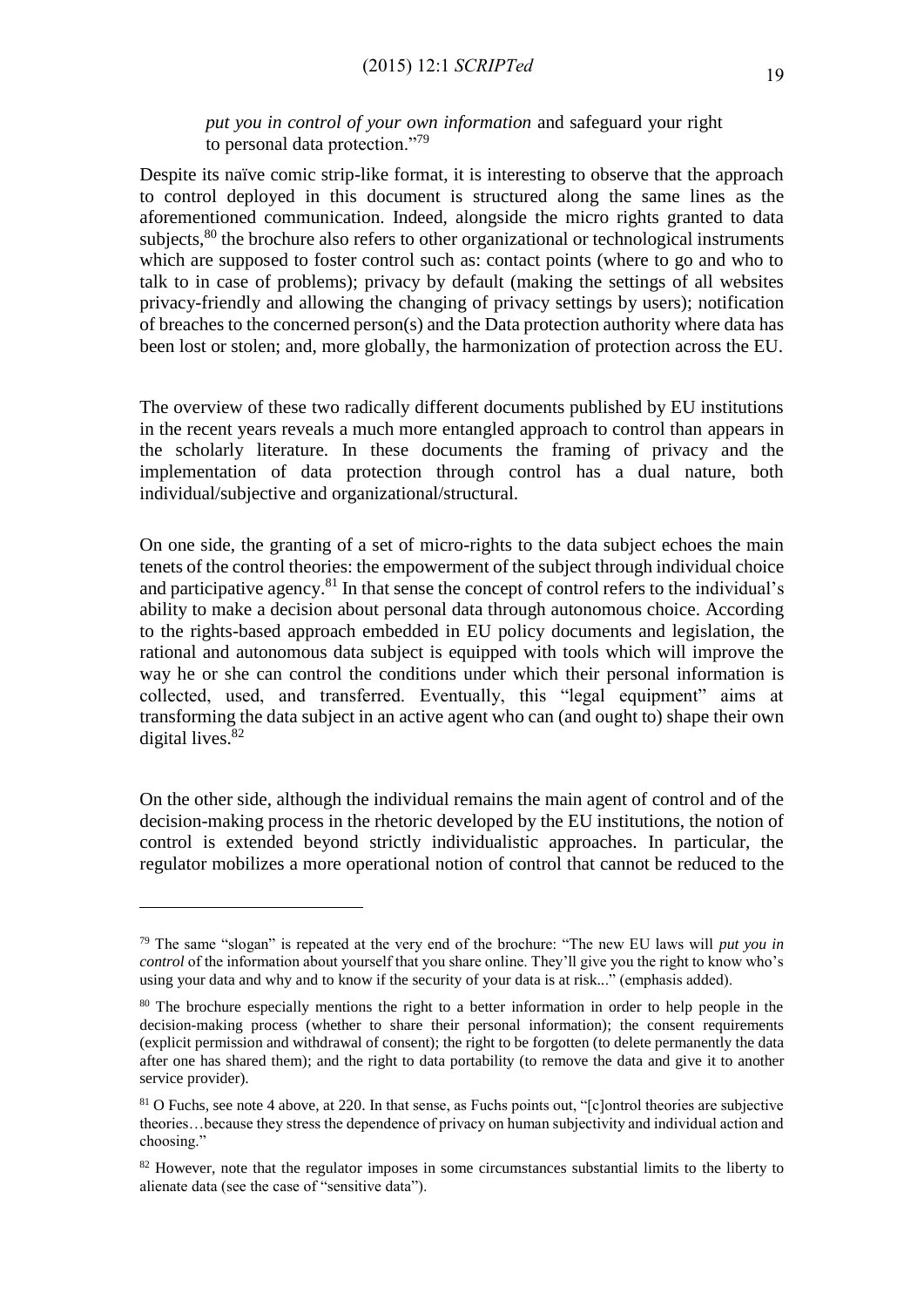purely subjective and mental activity of an autonomous data subject. For the regulator, it is also clear that individual control cannot be exercised without putting a "control architecture" in place, namely a set of structural measures that aim at creating a reliable and secure environment for the data subject. Framed in such a way control over personal data is not treated solely as a matter of individual negotiation and party autonomy in contracting arrangements, but rather as an operation that is also potentially dependent on other important "environmental" variables: technological (i.e. security measures, privacy by default settings, etc.) and organizational (i.e. the accountability of data controllers, privacy impact assessments, etc.).

On closer examination, the analysis of the EU documents shows the diversity of normative tools that data subject have to be equipped with in order to attain control over their own data and, more globally, to keep up with technological change.<sup>83</sup>

# **4. Control from a technical point of view**

1

The previous sections have shown that the notion of control is multifaceted, but most of the interpretations of control, if not all, assume that the subjects must be able to act, in one way or another, to exercise their rights. In the digital world these actions are mostly carried out through information technologies. A relevant question at this stage is therefore: what does control mean in the technical world, and can technologies provide appropriate tools to support the notions of control proposed by lawyers and philosophers?

Firstly, it is worth noting that the view of control as a set of "micro-rights" in the fundamental rights perspective is very much in line with the view of control in computer science.<sup>84</sup> One of the most common uses of the term "control" in this area can be found in the expression "access control" in computer security. Access control refers to techniques for restricting access to a resource (for example personal data) to authorised users. Interestingly, a difference is made in computer security between discretionary access control, in which the owner of an object defines the rules, and mandatory access control, in which the rules are defined by the system administrator. This difference raises the question: who is the actor in charge of defining the rules of access? In other words, who is "in control"?

Another interesting observation about the notion of control in computer security is that its use has been extended to "usage control", precisely for the purpose of providing

<sup>&</sup>lt;sup>83</sup> Such a diversity of tools is also characteristic of the "mixed approach" developed in the new Proposal for a general data protection regulation. Although the data subject's control is one of the strategic objectives targeted by the Proposal there is no explicit reference to the concept of control among the legal provisions. However, it is mentioned in recital 6 which states that "*individuals should have control of their own personal data*" while insisting on the need to build a strong and more coherent data protection framework in the Union in order to foster the digital economy and reinforce certainty for all the actors (emphasis added). See also recital 51a.

<sup>&</sup>lt;sup>84</sup> The word "control" has been used in different areas of computer science, but the focus here is on the uses of the word having a connection with privacy or exhibiting features which can be transposed to privacy.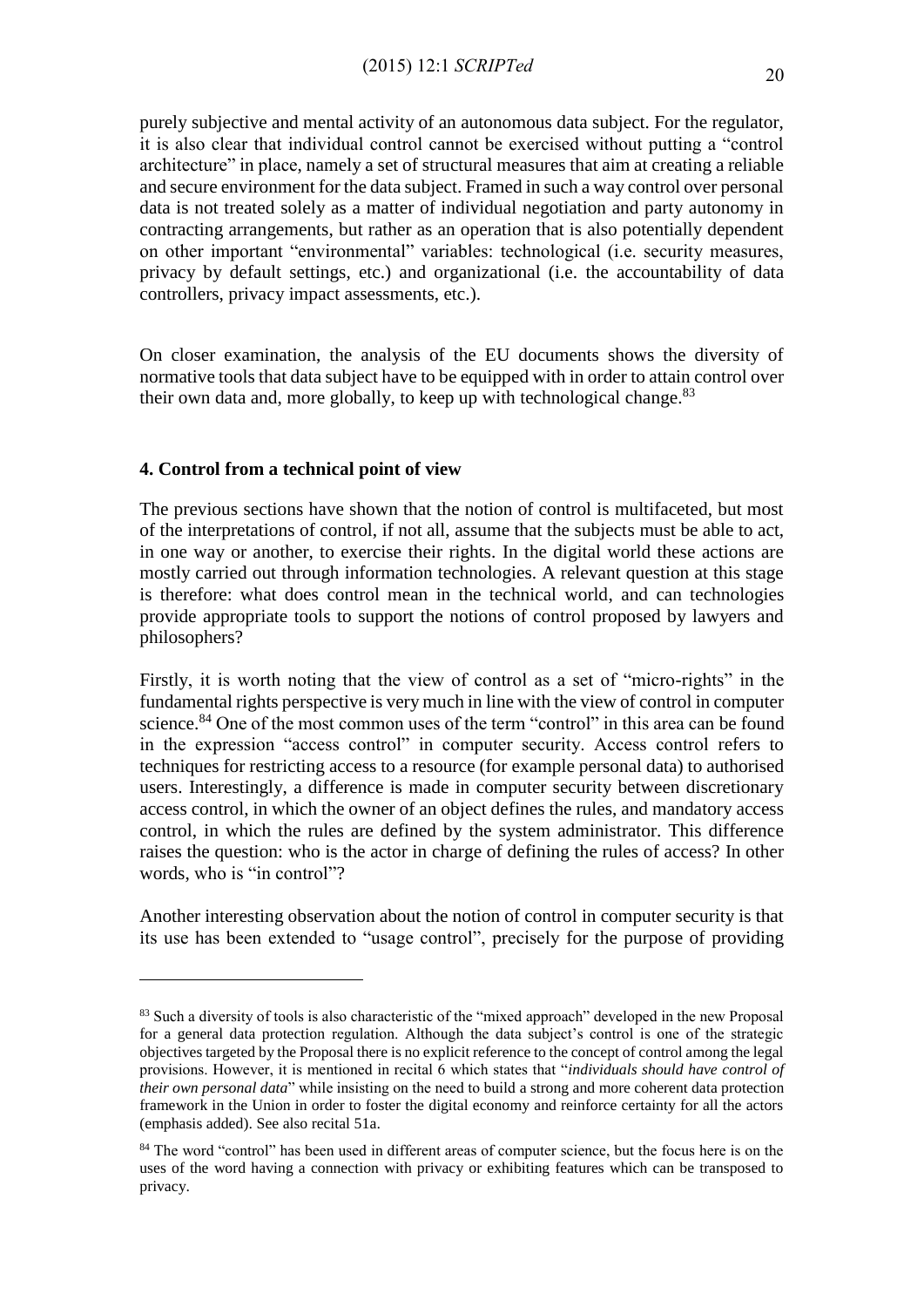ways to implement legal provisions in the area of intellectual property.<sup>85</sup> In contrast with access control, usage control makes it possible to control the object during its usage, for example to enforce time limitations or a maximum number of uses.<sup>86</sup> Usage rights can also be conditioned to certain obligations. <sup>87</sup> Usage control can typically be useful for implementing Digital Right Management, but there have also been suggestions that it could be applied to personal data management to limit the uses, for example, to the declared purpose or to express the need to obtain the consent of the subject.<sup>88</sup>

In the context of operating systems control also includes other "micro-rights" such as the rights to create, read, modify or delete a file and the right to get access to a directory list. These rights can be granted to individuals or to groups of users.<sup>89</sup>

To sum up, the different variants of control in computer science can be classified according to two main criteria: the *subject* of the control (who is in charge of the control?) and the *object* of the control (what does the subject control?).

As far as privacy enhancing technologies are concerned one must admit that they mostly reflect the individualistic view discussed in section two. However, as we will show, the collective dimension of control is also supported by some recent tools. With respect to the object of the control three main categories of tools can be identified. The first one, sometimes called "transparency enhancing technologies" (TETs), basically supports the right to be informed: the right of the subject to know what happens to his or her personal data. The second supports all "active rights" of the subject such as the right to express consent or to have data modified or deleted. The third one supports "negative rights" such as the right to prevent the disclosure of data (or, in other words, to ensure the implementation of the "data minimization" principle).

In the remainder of this section we first study the object of control (and the aforementioned three types of rights) in subsection 4.1 before discussing the subject of control (and the individual versus collective views) in subsection 4.2 and concluding with some reflections on the relativity of control in subsection 4.3.

# *4.1 The object of control: a set of micro-rights*

The exercise of control rights requires a deliberate action on the part of the subject, meaning that not only should the system make this action possible but also that it should provide sufficient information to allow the subject to ensure that he can properly

<sup>85</sup> J Park and R Sandhu, "The UCONABC usage control model" (2004) 7 *ACM Transactions on Information and System Security* 128-174, at 131-133.

<sup>86</sup> *Ibid*, 137.

<sup>87</sup> *Ibid.* 133-139.

<sup>88</sup> *Ibid.* 166-169.

<sup>&</sup>lt;sup>89</sup> See for example [https://en.wikipedia.org/wiki/File\\_system\\_permissions](https://en.wikipedia.org/wiki/File_system_permissions) (accessed 8 May 15).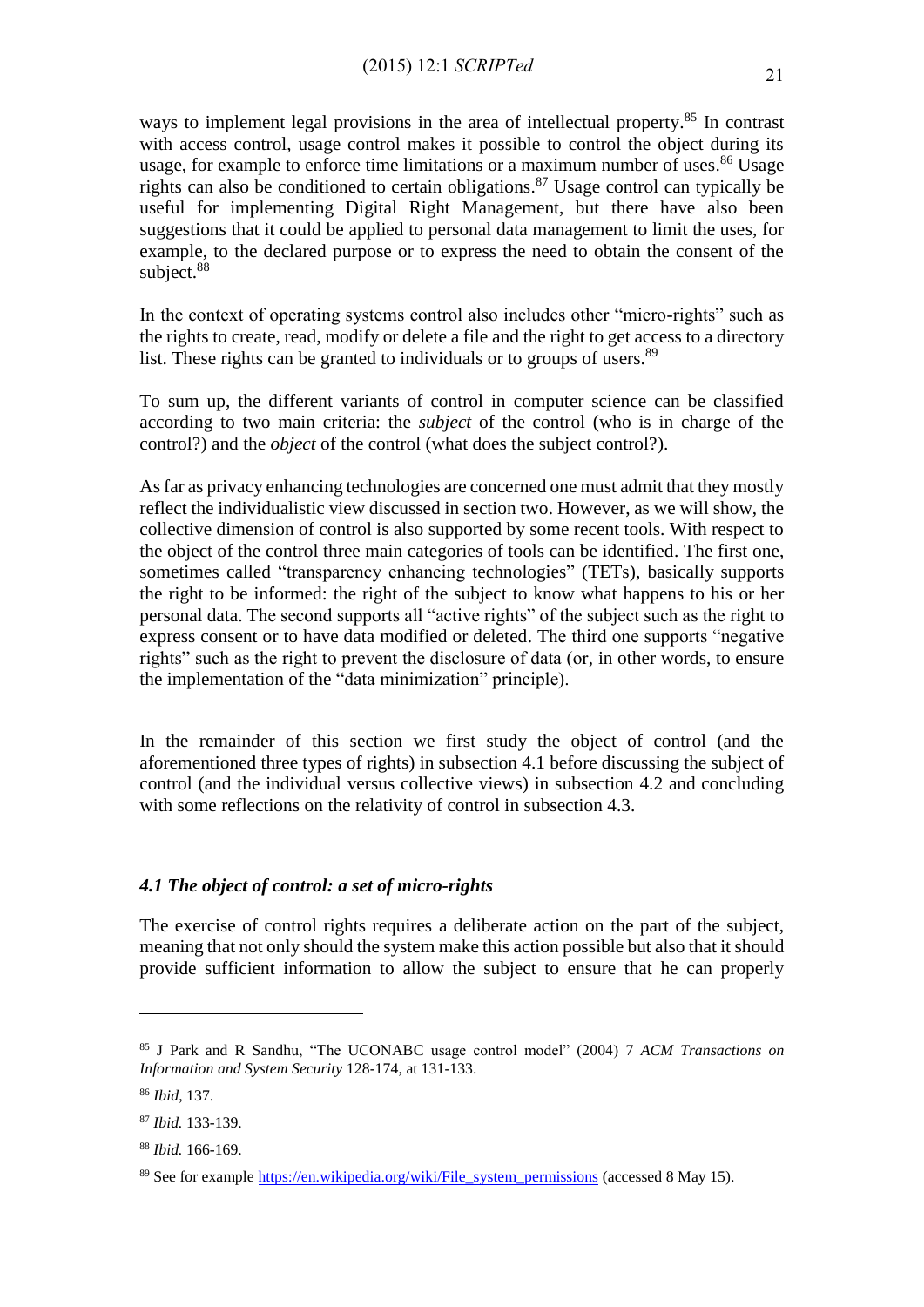understand the situation and take well-informed decisions. The first type of technologies that provides valuable support to the subject in this phase are sometimes referred to as the "transparency enhancing technologies" (TETs).  $90$ 

## *4.1.1 Transparency enhancing technologies (TETs): the right to be informed*

TETs can take different forms depending on the context and the type of information provided to the user. As far as web sites are concerned the simplest forms of TET are the "privacy icons" which are visual signs designed to make it possible to see at a glance the main features of the privacy policy of the site (data collected, purpose, deletion delay, etc.). Users can then parameterize their privacy policy in such a way that their browser can automatically check whether the policy declared by a site meets the user's requirements and to inform them (for example through specific icons) of the result of the verification. 91

Some websites also provide a dashboard functionality informing users of the personal data stored<sup>92</sup> and identifying third parties who can acquire access to it. However this kind of site must have very carefully designed interfaces to ensure that they do not mislead users.<sup>93</sup> For example, the European PrimeLife project has proposed a Firefox extension called Privacy Dashboard that would allow users to know some of the practices of the websites they are using; for example whether they use cookies, geolocation, third party content or other tracking means. An icon displays a happier or sadder face depending on the overall evaluation of the web site.<sup>94</sup>

Specific solutions have also been proposed to improve the privacy interfaces of social networks. Such solutions aim, for example, to reduce unnoticed over-sharing of information, to make it easier to find out to whom a particular attribute is visible, <sup>95</sup> or to help users avoid making posts that they may later regret.<sup>96</sup>

<sup>&</sup>lt;sup>90</sup> M Hildebrandt and B-J Koops, "The Challenges of Ambient Law and Legal Protection in the Profiling Era" (2010) 73 *The Modern Law Review* 428-460.

<sup>&</sup>lt;sup>91</sup> Privacy Bird is an example of browser add-on (for Internet Explorer) that provides this opportunity.

 $92$  Google Dashboard provides this opportunity but shows only a subset of the collected data.

<sup>&</sup>lt;sup>93</sup> For example, Scott Lederer et al identify five pitfalls for designers (obscuring potential information flow, obscuring actual information flow, emphasizing configuration over action, lacking coarse-grained control and inhibiting existing practice) and show existing systems either falling into these pitfalls or avoiding them: S. Lederer et al, "Personal privacy through understanding and action: Five pitfalls for designers" (2004) 8 *Personal Ubiquitous Computing* 440-454.

<sup>&</sup>lt;sup>94</sup> PrimeLife, "Bringing sustainable privacy and identity management to future networks and services" (2008-2011) available at [http://primelife.ercim.eu](http://primelife.ercim.eu/) (accessed 8 May 15).

<sup>95</sup> T Paul, D Puscher and T Strufe, "Improving the Usability of Privacy Settings in Facebook" (2011) *CoRR* abs/1109.6046.

<sup>96</sup> Y Wang et al, "I regretted the minute I pressed share: A Qualitative Study of Regrets on Facebook" in *Proceedings of the Seventh Symposium on Usable Privacy and Security* (New York: ACM, 2011) 10:1- 10:16.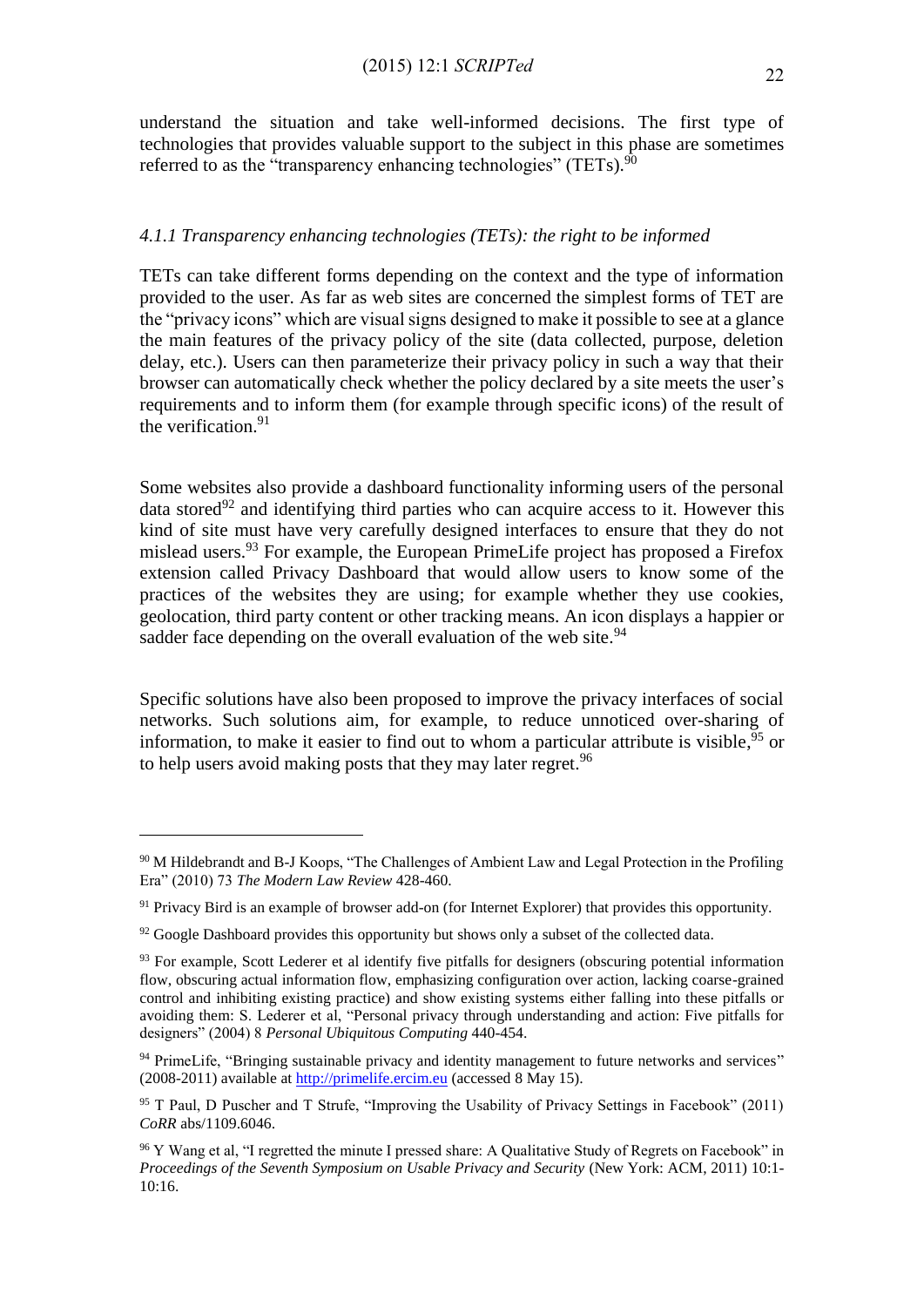Personal data is sometimes collected without the subject being aware of it and by parties that the subject has never heard about. This happens typically through cookies created on a computer while browsing and which are subsequently used by a variety of companies to track the subject's activities and, ultimately, to generate personalized advertisements based on the subject's browsing profile. Users can get a picture of the covert tracking going on by using a tool like Lightbeam<sup>97</sup> (formerly Collusion) which is a Firefox add-on recording the events associated with visited sites. This tool allows users to display a graph showing tracking sites and their interactions. Several tools such as TaintDroid<sup>98</sup> or Mobilitics<sup>99</sup> have also been proposed for smartphones which represent another major source of personal data leaks.

### *4.1.2 Active Rights: consent, modification, deletion, etc.*

<u>.</u>

When a decision has been reached about privacy preferences the next step for a data subject is to express this decision. Several techniques are available to help in this task which differ mostly in terms of scope (general purpose versus specific) and interfaces. On the general purpose side a number of languages have been proposed for the expression of privacy policies.<sup>100</sup> The general principle is that both the subject and the controller (typically a web site) should be able to author privacy policies which are translated into a machine readable format. The policies can then be processed automatically and matched to ensure that a controller collects only personal data associated with a privacy policy (defined by the subject) in a manner consistent with their own policy. As an illustration, tools like  $P3P^{101}$  and Privacy Bird<sup>102</sup> allow respectively websites to declare their privacy policies and visiting users to have these policies analysed and compared with their own preferences. Depending on the result of the matching, different icons can be displayed in order to inform the user to make a decision whether to accept and visit the site, refuse, or to look further into their own privacy policy (in which case Privacy Bird can also be used to display the policy in a

<sup>97</sup> Lightbeam for Firefox available at<http://www.mozilla.org/en-US/lightbeam> (accessed 8 May 15).

<sup>98</sup> W. Enck et al, "TaintDroid: An Information-flow Tracking System for Realtime Privacy Monitoring on Smartphones" in *Proceedings of the 9th USENIX Conference on Operating Systems Design and Implementation* (Vancouver: Usenix, 2010) 1-6.

<sup>99</sup> J P Achara et al, "Mobilitics: analyzing privacy leaks in smart phones" (2013) 93 *ERCIM News* available a[t http://ercim-news.ercim.eu/en93/special/mobilitics-analyzing-privacy-leaks-in-smartphones](http://ercim-news.ercim.eu/en93/special/mobilitics-analyzing-privacy-leaks-in-smartphones) (accessed 8 May 15).

<sup>&</sup>lt;sup>100</sup> See for example A Barth et al, "Privacy and Contextual Integrity: Framework and Applications" in *Proceedings of the 2006 IEEE Symposium on Security and Privacy* (IEEE Computer Society, 2006) 184- 198; M Y Becker, A Malkis and L Bussard. "S4P: A Generic Language for Specifying Privacy Preferences and Policies" (2010), Technical report MSR-TR-2010-32, Microsoft Research; D Le Métayer, "A Formal Privacy Management Framework" in P Degano, J Guttman and F Martinelli (eds) *Formal Aspects in Security and Trust*. *5th International Workshop FAST 2008 Malaga, Spain, October 9-10, 2008 Revised Selected Papers* (Springer Verlag, 2009) 162-176; A Barth et al, "Privacy and utility in business processes" (2007) *Proc. CSF*, 279-294.

<sup>&</sup>lt;sup>101</sup> Platform for privacy preferences (P3P). See "W3C Technical report" (2002) available at [www.w3.org](http://www.w3.org/) (accessed 8 May 15).

 $102$  Privacy Bird available at  $\frac{http://www.privacybird.org}{http://www.privacybird.org}$  (accessed 8 May 15).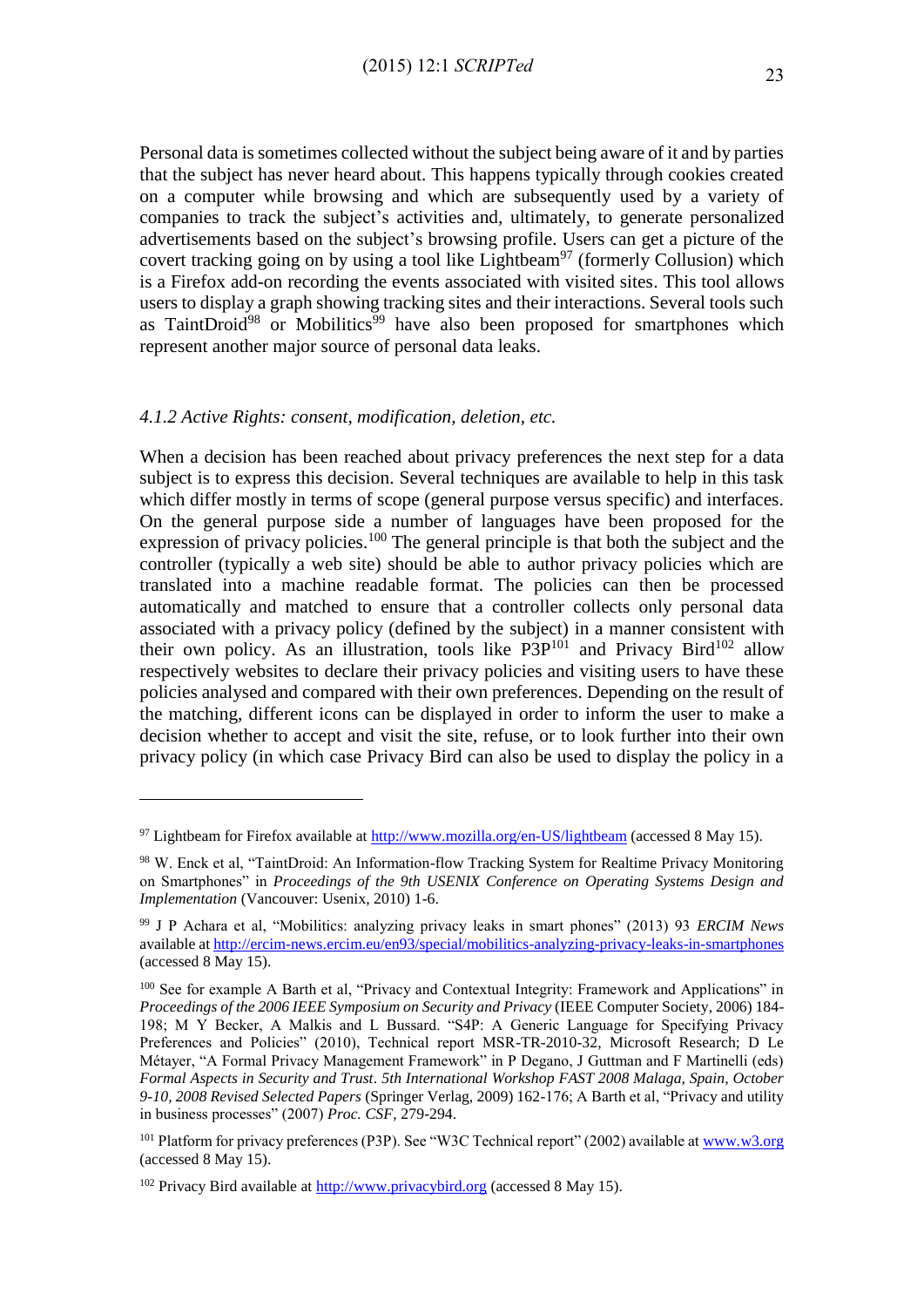user-friendly way, starting with a summary). The user preferences can be set through a number of panels allowing a choice of different levels of protection for different types of data (health, financial, etc.).

However this approach raises several challenges. For this kind of consent to be legitimate from a legal point of view it must be *free*, *specific*, *informed* and *unambiguous*. <sup>103</sup> For example, the categories of data that can be used in P3P or Privacy Bird may be too coarse in many situations and as a result may force the users to disclose more data or grant to third parties broader rights than they would really like to. Most languages may also lead to ambiguities or statements that can be interpreted in different ways. Ambiguities may arise for example from the use of vague terms and from the complexity of interpreting combinations of rules. <sup>104</sup> One of the criticisms raised against early privacy frameworks such as P3P was their lack of clarity and their divergent (or even misleading) representations of privacy policies.<sup>105</sup>

An option to solve the ambiguity problem would be to resort to a sound, mathematical definition of the semantics of the language. This approach has been followed in several proposals such as  $CI^{106}$  and  $S4P^{107}$  and  $SIMPL^{108}$  However, even though their scope goes beyond the definition of privacy policies<sup>109</sup> and they offer the potential of a strong future impact these academic results have not moved out into the field. One reason why these languages have not been deployed is the fact that their generality creates new needs in terms of the user interface: to be truly usable they should be integrated within tools allowing users to express their choices in a convenient and efficient way. Indeed, the users of such tools are not assumed to be knowledgeable in mathematics and should be able to interact with the system through user-friendly interfaces, which have not been developed for these languages yet.

<sup>103</sup> *Directive 95/46/EC on the Protection of Individuals with Regard to the Processing of Personal Data and on the Free Movement of such Data*, available [http://eur-lex.europa.eu/legal](http://eur-lex.europa.eu/legal-content/EN/TXT/PDF/?uri=CELEX:31995L0046&from=EN)[content/EN/TXT/PDF/?uri=CELEX:31995L0046&from=EN](http://eur-lex.europa.eu/legal-content/EN/TXT/PDF/?uri=CELEX:31995L0046&from=EN) (accessed 8 May 15).

<sup>104</sup> C A Brodie, C-M Karat and J Karat, "An empirical study of natural language parsing of privacy policy rules using the Sparcle policy workbench" in *Proceedings of the Second Symposium On Usable Privacy and Security* (New York: ACM, 2006) 8-19.

<sup>105</sup> J Reidenberg and L F Cranor, "Can User Agents Accurately Represent Privacy Policies?" (2002) available at<http://ssrn.com/abstract=328860> (accessed 8 May 15).

<sup>106</sup> A Barth et al, see note 100 above.

<sup>&</sup>lt;sup>107</sup> M Y Becker et al, see note 100 above.

<sup>&</sup>lt;sup>108</sup> D Le Métayer and S Monteleone. "Computer assisted consent for personal data processing" in *Proceedings of the 3d LSPI Conference on Legal Security and Privacy Issues in IT* (LSPI'2009) 29-41.

<sup>&</sup>lt;sup>109</sup> They can be used to specify norms in a more general sense. For example CI has been applied to HIPPA (Health Insurance Portability and Accountability Act), COPPA (Children's Online Privacy Protection Act) and GLBA (Gramm-Leach-Bliley Act).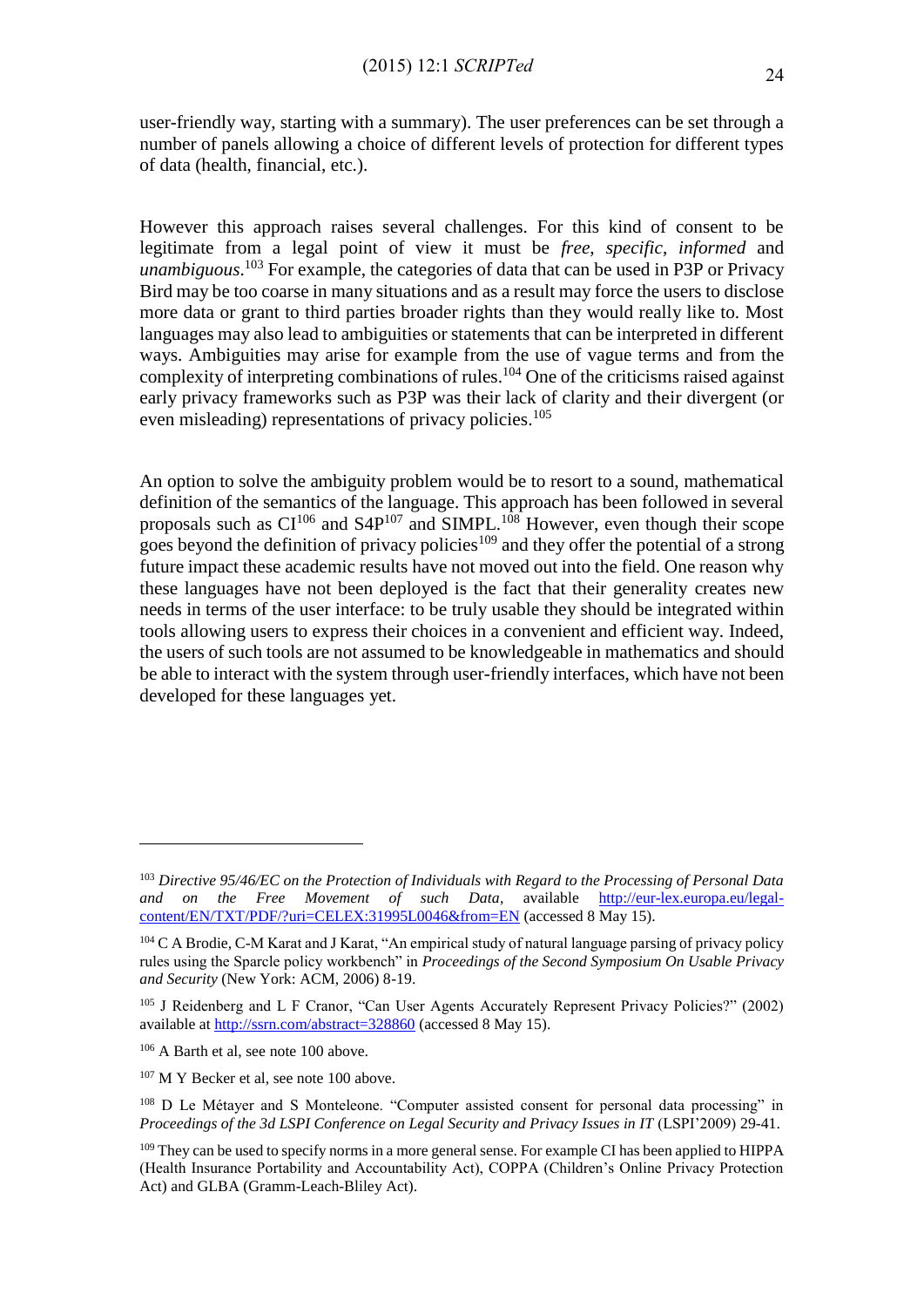Another option provided by some browsers is the Do Not Track  $(DNT)^{110}$  feature that allows users to express a choice not to be tracked in their browsing activities. This optout choice is communicated to visited websites through a specific DNT HTTP header sent every time data is requested from the Web. $<sup>111</sup>$  However, there is no consensus yet</sup> on how web sites should precisely interpret this DNT signal. In addition, there are no legal requirements for its use and no way to enforce it from the user's side. As a result, many sites simply ignore it while others may limit the amount of information that they collect. 112

More generally, the actual enforcement of privacy choices depends very much on the localization of the personal data. In fact the only decisions of the data subject that can be enforced locally are choices concerning cookies, popups or ad blockers. These choices are implemented on the device of the subject and so, as long as they know how to do it, subjects can also decide at any time to erase cookies stored on their computer $113$ or their browsing history. The enforcement of all other types of consent relies on the existence of appropriate technical means on the side of the controller (and, in some cases, of other stakeholders) and their proper execution. The subject has therefore no choice but to put some trust on the data collector: they must trust them to have such technical means in place and to not try to bypass them. As discussed in the next subsection, this trust could be enhanced through compliance audits conducted by independent third parties.

As suggested above, one technical option to ensure the implementation of privacy policies is to resort to DRM like technologies to monitor the use of personal data.<sup>114</sup> Personal data would then be managed in the same way as digital content (e.g. video or music). Unfortunately it is not clear whether this solution is really viable considering that personal data would easily be copied after it is output from the DRM system to be used for the purpose. Experience has also shown that DRM techniques can often be bypassed with moderate effort: as stated by M. Hilty, D. Basin and A. Pretschner, "[a]t the very least, DRM can act as a support mechanism…and thereby increase the

<sup>110</sup> Do Not Track is provided by the Firefox browser for example: See Mozilla Foundation "Do Not Track" (2015) available a[t https://www.mozilla.org/en-US/firefox/dnt/](https://www.mozilla.org/en-US/firefox/dnt/) (accessed 8 May 15).

<sup>111</sup> W3C Tracking Protection Working Group, Tracking Preference Expression (DNT), <http://www.w3.org/2011/tracking-protection/drafts/tracking-dnt.html> (accessed 8 May 15).

<sup>112</sup> See C Hoffman, "Why Enabling 'Do Not Track' Doesn't Stop You From Being Tracked" (2012) available at [http://www.howtogeek.com/126705/why-enabling-do-not-track-doesnt-stop-you-from](http://www.howtogeek.com/126705/why-enabling-do-not-track-doesnt-stop-you-from-being-tracked/)[being-tracked/;](http://www.howtogeek.com/126705/why-enabling-do-not-track-doesnt-stop-you-from-being-tracked/) Athena Privacy, "Do Not Track Statement Survey" (2014) available at [http://www.athenaprivacy.com/images/Athena\\_Do\\_Not\\_Track\\_Survey\\_Alexa\\_100\\_20140302.pdf](http://www.athenaprivacy.com/images/Athena_Do_Not_Track_Survey_Alexa_100_20140302.pdf) (accesses 8 May 15).

<sup>&</sup>lt;sup>113</sup> This may not always be obvious for non-technical users though. For example, they may not be aware of the fact that different types of cookies may be stored on their computer, some directly by their browser and others by Adobe Flash Player, each of which requires different actions.

<sup>114</sup> V Mayer-Schönberger, "Beyond Copyright: Managing Information Rights with DRM" (2006) 84 *Denver University Law Review* 181-198.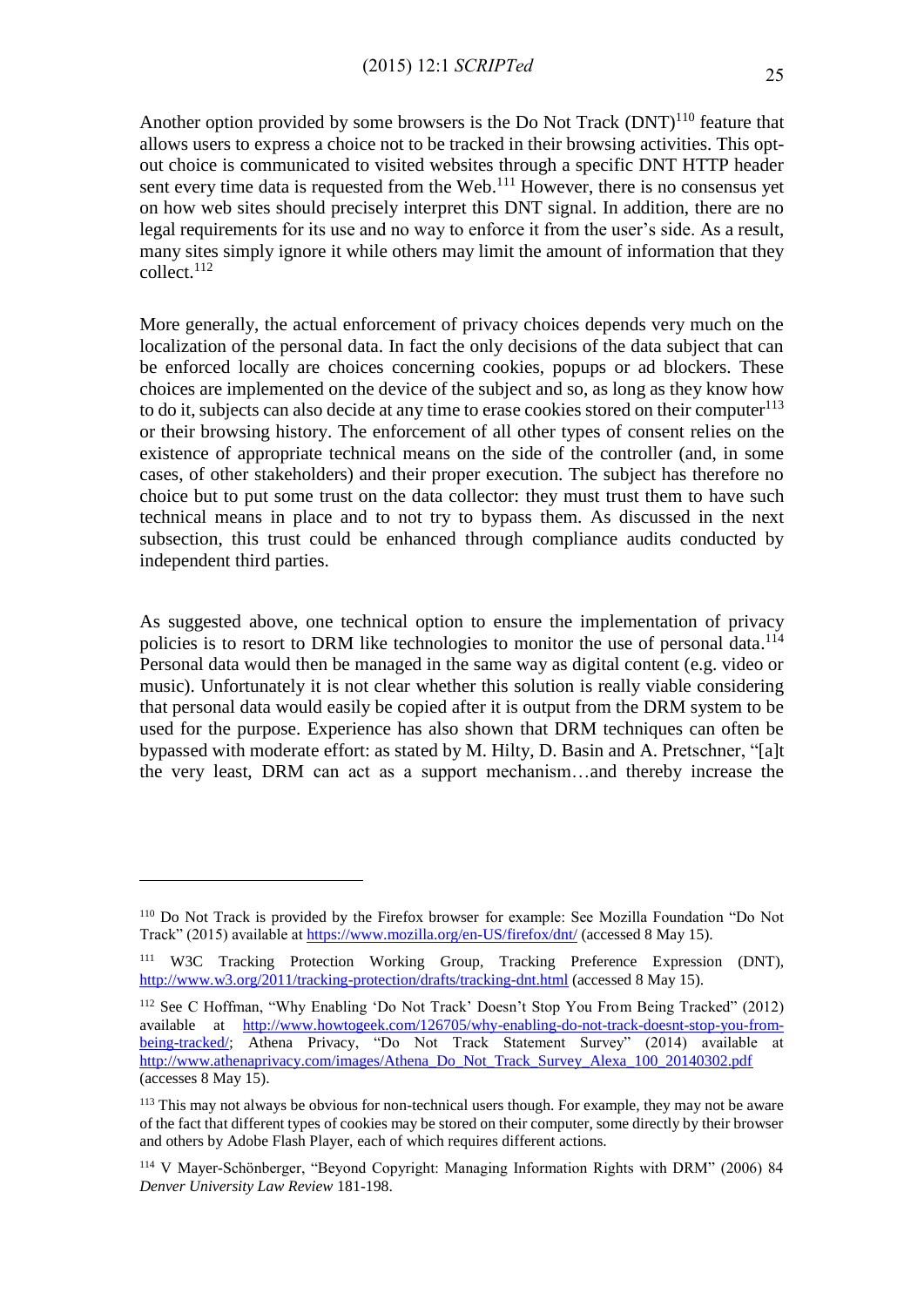likelihood that the obligations are fulfilled, or at least prevent unintended violations resulting from carelessness."<sup>115</sup>

Another extreme solution would be to require data controllers to use a trusted computing environment to process personal data. Such a trusted platform ensures that the system behaves as expected at the price of having a unique encryption key loaded in the hardware and made inaccessible to the user. This solution has been used in specific cases such as healthcare information processing,  $116$  but it remains to be seen whether it can become a more widely adopted solution considering the controversies surrounding the trusted computing technology itself, which entails the removal of some control of the users over their own computers $117$  (and correspondingly increases the control of the computer manufacturers and software providers).

# *4.1.2 Negative rights: non-disclosure, data minimisation*

1

Other technologies (sometimes called "privacy enhancing technologies" or PETs) are also available to enforce privacy rights.<sup>118</sup> The main goal of PETs is to reduce as much as is possible (or even to prevent) the disclosure of personal data, typically through the use of cryptographic techniques. For example, it is possible to use PETs to implement a smart metering system in which the operator does not get any personal data regarding the users apart from their quarterly fee. This is made possible through a combination of architectural choices (the fee is computed locally, on the equipment of the users) and appropriate cryptographic protocols (to ensure that the users are accountable and that they cannot cheat on the computation of the fee).

This notion of "privacy by architecture" differs from the usual vision of "privacy by control" as the user does not have to take any action: the design of the system ensures that his or her personal data will not be disclosed. To use the Latourian terminology, one can say in that case that control is entirely delegated to non-human actors.

<sup>115</sup> M Hilty, D Basin and A Pretschner, "On obligations", in *Proceedings of the 10th European Symposium on Research in Computer Security* (Berlin: Springer, 2005) 98-117, at 107.

<sup>116</sup> CBI Health, "Data Protection for Regulatory Compliance" (2008) available at [http://www.trustedcomputinggroup.org/files/resource\\_files/3B1360F8-1D09-3519-](http://www.trustedcomputinggroup.org/files/resource_files/3B1360F8-1D09-3519-AD75FFC52338902D/03-%20000216.1.03_CBIHealth.pdf) AD75FFC52338902D/03-%20000216.1.03 CBIHealth.pdf (accessed 8 May 15).

<sup>&</sup>lt;sup>117</sup> Which is, admittedly, the intended effect for privacy enforcement when the trusted execution environment is on the side of the data controller since the objective is to force him to fulfill the sticky privacy policies.

<sup>118</sup> I Goldberg, "Privacy-Enhancing Technologies for the Internet III: Ten Years Later" in A Acquisti et al (eds), *Digital Privacy: Theory, Technologies, and Practices* (Auerbach Publications, 2007) 3-18; G Danezis and S Gürses, "A critical review of 10 years of privacy technology in *Proceedings of Surveillance Cultures: A Global Surveillance Society?*" (UK, 2010) available at <http://homes.esat.kuleuven.be/~sguerses/papers/DanezisGuersesSurveillancePets2010.pdf> (accessed 8 May 15); C Diaz and S Gürses, "Understanding the landscape of privacy technologies" (2012) <https://www.cosic.esat.kuleuven.be/publications/article-2215.pdf> (accessed 8 May 15); Y Shen and S Pearson, "Privacy Enhancing Technologies: A Review" (Laboratories HP, 2011) available at <http://www.hpl.hp.com/techreports/2011/HPL-2011-113.pdf> (accessed 8 May 15).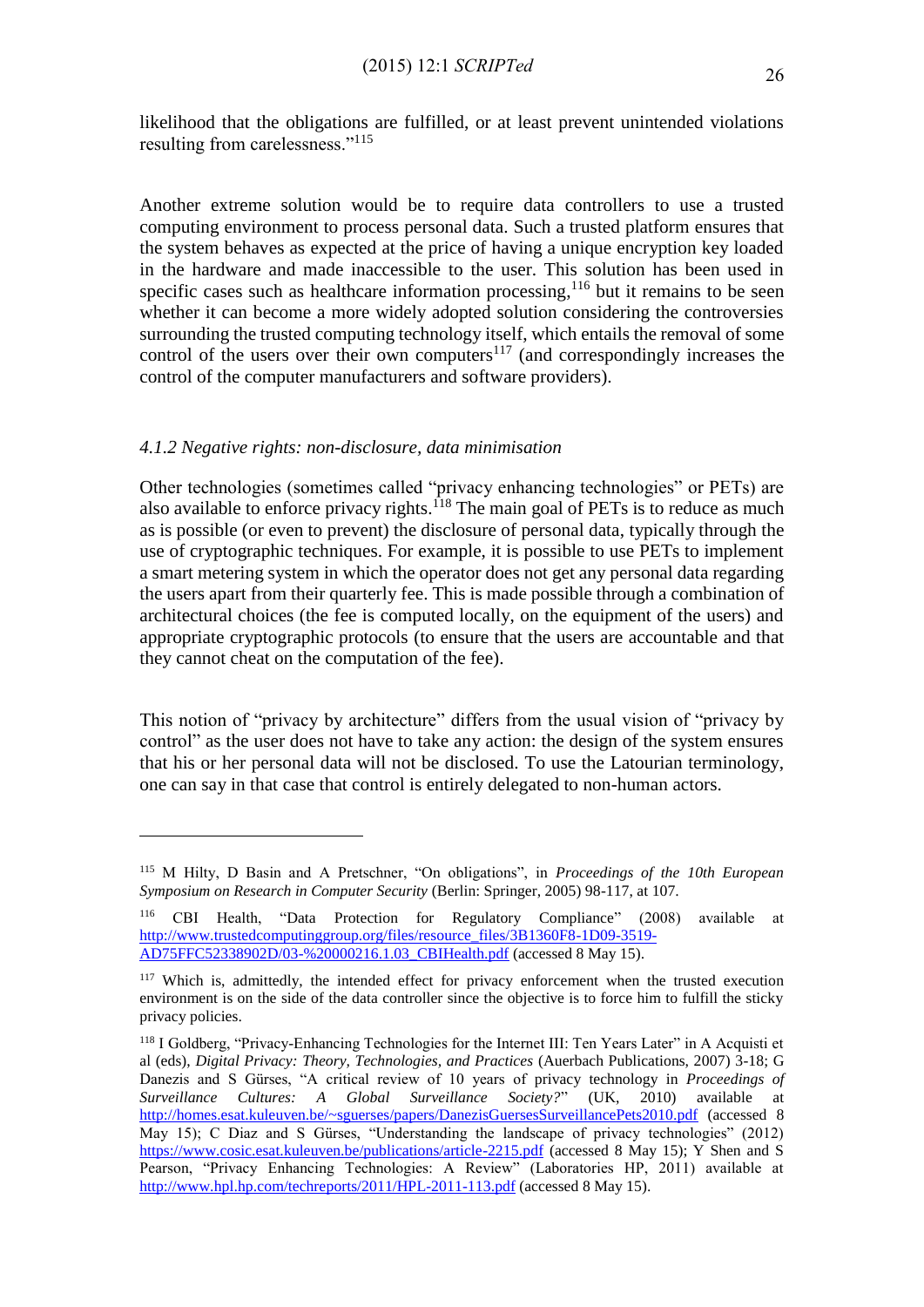This analysis is also in line with the distinction made by some authors between hard privacy and soft privacy<sup>119</sup> which are associated with different trust assumptions. Hard privacy (as illustrated by PETs) tries to avoid, as far as is possible, placing any trust in a third party (or to reduce this trust), while soft privacy is based on the assumption that the subject will, technically speaking, lose control over their data and therefore will have no choice but to place a certain amount of trust in the data controller. In the latter situation technologies for enforcing the rights of the subject can be seen as ways to reduce this "loss of control" and to organize it in the best interest of the subject.

## *4.2 The subject of control: individual versus collective views*

The above discussion about "privacy by architecture" versus "privacy by control" also echoes the debate on the "individualistic" versus "collective" views of control and privacy: "privacy by architecture" can be seen as a form of collective control because the decision to implement privacy protections is imposed by an authority which is supposed to represent the interests of the subjects as a whole. Ideally, the design of the system could even be approved or certified by an independent third party.

This collective view of privacy, even if not dominant in the technological landscape, is supported by other types of tools. For example, irrespective of the actual level of information that they can obtain, one could argue that individuals are always in a weak position when they have to take decisions about the disclosure of their personal data because they generally do not have the necessary expertise to fully understand all the legal and technical aspects of the situation.

One solution to redress this imbalance is to provide some form of collaboration between individuals to help them analyse privacy policies and warn each other about unacceptable terms. Terms of Service; Didn't Read  $(T \circ S; DR)^{120}$  is an example of effort in this direction. The goal of ToS;DR is to create a database of analyses of the fairness of privacy policies and to make this information available in the form of explicit icons (a general evaluation plus any good and bad points) which can be expanded if needed into more detailed explanations. Users can also install a browser add-on to get the ratings directly when they visit a page. A key aspect of ToS;DR is the fact that users can submit their own analysis for consideration, the goal being that, just like Wikipedia, a group consensus will emerge to provide a reliable assessment of each policy. This type of tool is especially interesting as they promote a broader notion of control which is less individualistic and more collective, even if the final decision always pertains to the subject.

Accountability (at least in its strongest forms, when it requires auditability by independent third parties) can also be seen as a form of collective approach in the sense

<sup>119</sup> M Deng et al, "A privacy threat analysis framework: supporting the elicitation and fulfillment of privacy requirements" (2011) 16 *Requirements Engineering* 3-32.

<sup>120</sup> ToS:DR available at [http://tosdr.org](http://tosdr.org/) (accessed 8 May 15).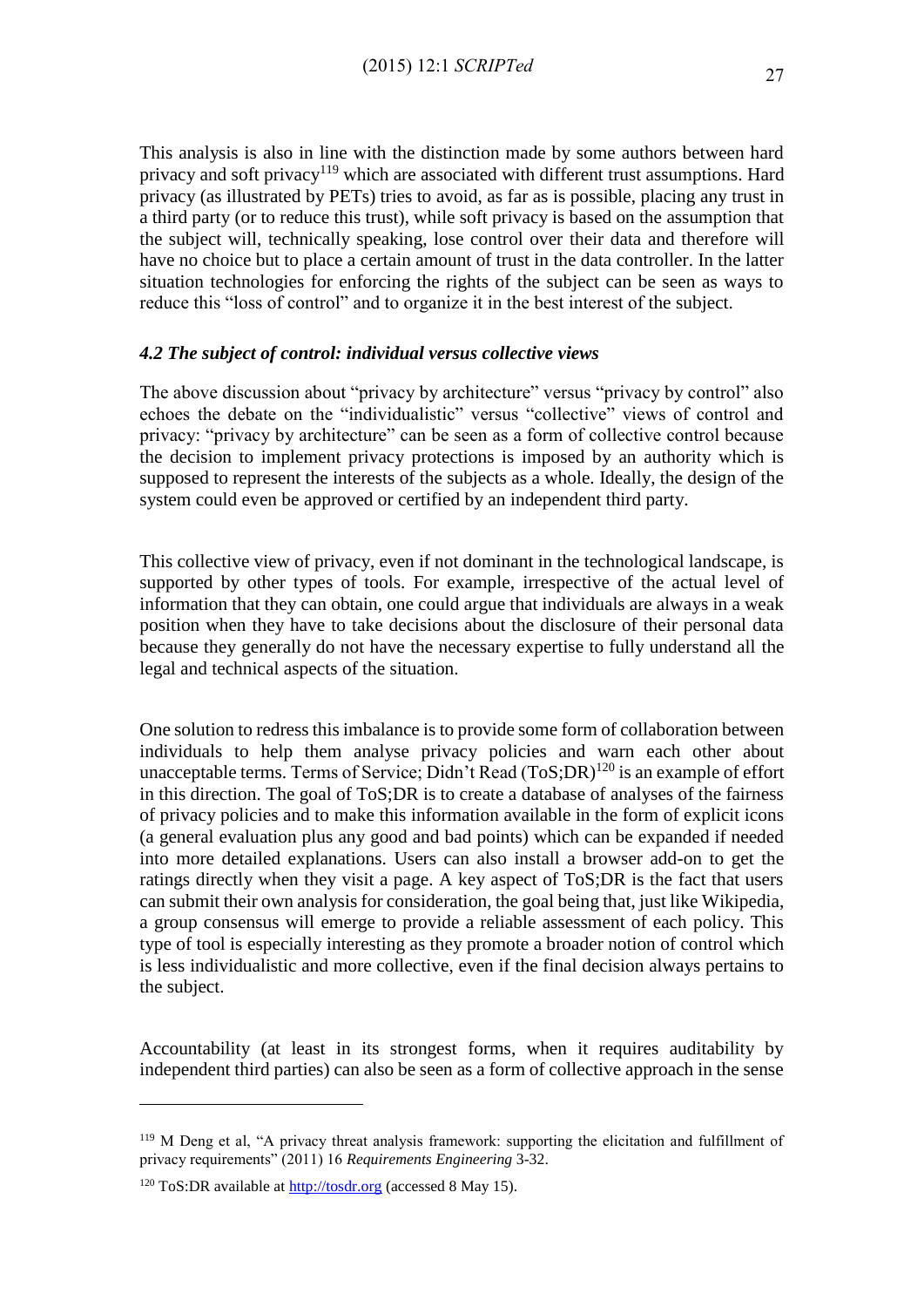that it ensures that the subject is not left alone in front of the data controller. The key idea behind the notion of accountability is that data controllers should not merely comply with data protection rules but should also be able to demonstrate compliance or "showing how responsibility is exercised and making this verifiable", as stated by the Article 29 Working Group.<sup>121</sup> Technologies can facilitate accountability through the privacy policy languages and frameworks mentioned above. They can also contribute to accountability of practices to ensure that data controllers can be in a position to demonstrate that their practices, and hence their use of personal data, complies with their obligations.

The main piece of evidence for accountability of practices should be the execution logs of the system. However, for accountability to really keep its promises these logs have to meet a number of requirements: $122$  they must contain sufficient information to establish compliance (or detect non-compliance) and they must reflect the actual behaviour of the system (bypassing the log architecture to hide certain operations or to provide false evidence should be difficult). Moreover, their security must be guaranteed. In particular, it should not be possible to modify them and non-authorized users should not be allowed to read their content. Technologies are already available to support  $\log$  secure storage<sup>123</sup> and to analyse them to conduct audits.<sup>124</sup> These should be complemented with precise procedures to ensure that audits are conducted by independent third parties, which could be a data protection authority or a private auditor with a valid accreditation from a data protection authority. Legal sanctions should also be imposed in case of non-compliance (or failure to implement appropriate accountability measures). 125

In practice, data protection authorities should keep the power to supervise on a regular basis the activities of the auditors themselves, in order to ensure that they maintain a high evaluation standard. As pointed out by the Article 29 Working Party, "putting the accountability principle into effect will provide useful information to data protection authorities to monitor compliance levels. Indeed, because data controllers will have to be able to demonstrate to the authorities whether and how they have implemented the

<sup>121</sup> Article 29 Data Protection Working Party, *Opinion 3/2010 on the principle of accountability*, available at [http://ec.europa.eu/justice/policies/privacy/docs/wpdocs/2010/wp173\\_en.pdf](http://ec.europa.eu/justice/policies/privacy/docs/wpdocs/2010/wp173_en.pdf) (accessed 8 May 15), at 7 (§ 21).

<sup>122</sup> D Butin and D Le Métayer, "A guide to end-to-end accountability" in *Proceedings of the TELERISE Conference* (IEEE, 2015).

<sup>&</sup>lt;sup>123</sup> M Bellare and B S Yee, "Forward integrity for secure audit logs", Technical report (San Diego: University of California, 1977); B Schneier and J Kelsey, "Secure Audit Logs to Support Computer Forensics" (1999) available a[t https://www.schneier.com/paper-auditlogs.pdf](https://www.schneier.com/paper-auditlogs.pdf) (accessed 8 May 15)

<sup>&</sup>lt;sup>124</sup> See, for example: D Garg, L Jia, A Datta, "Policy Auditing over Incomplete Logs: Theory, Implementation and Applications" in *Proceedings of 18th ACM Conference on Computer and Communications Security* (New York: ACM, 2011) 151-162; D Butin and D Le Métayer, "Log Analysis for Data Protection Accountability", *19th International Symposium on Formal Methods (FM 2014)* (Springer Verlag, 2014) 163-178.

<sup>&</sup>lt;sup>125</sup> D Butin, M Chicote, and D Le Métayer, "Strong Accountability: Beyond Vague Promises" in S Gutwirth, R Leenes, and P de Hert (eds), *Reloading Data Protection* (Dordrecht: Springer, 2014) 343- 369.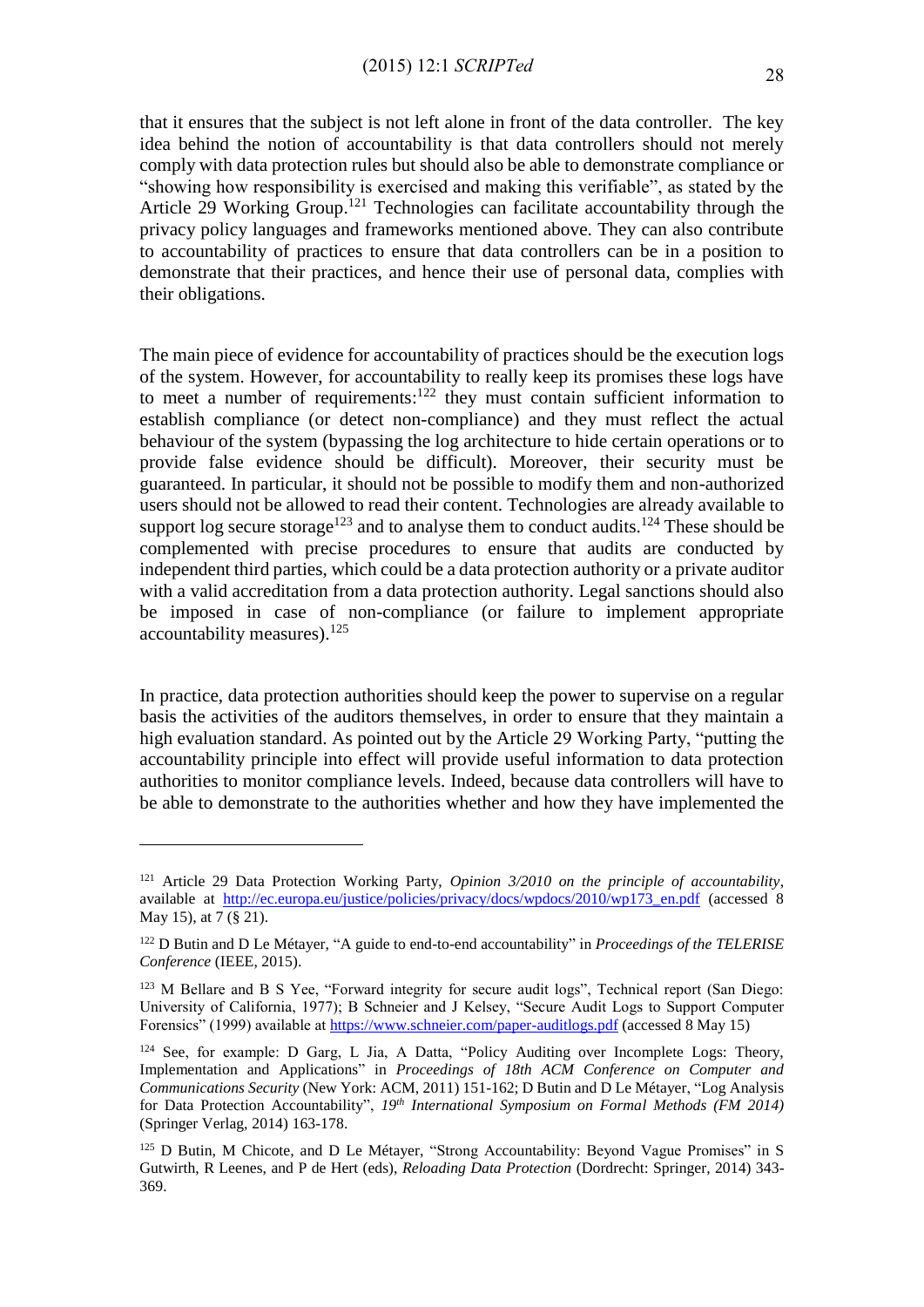measures, very relevant compliance related information would be available to authorities. They will then be able to use this information in the context of their enforcement actions."<sup>126</sup> Another major benefit of accountability is that it can act as an incentive for data controllers to take privacy commitments more seriously and put appropriate measures in place, especially if audits are conducted in a truly independent way and followed by sanctions in case of breach. As pointed out by P. de Hert, "this qualitative dimension of accountability schemes should not be underrated".<sup>127</sup>

#### *4.3 Control as a relative notion*

Paradoxically, the term "control" as interpreted by lawyers seems to be used as a key privacy principle in situations where "control", in the technical sense, is effectively relinquished (or at least shared) by the subject. Indeed, in most situations subjects actually lose the control over their personal data as soon as they disclose it in so far as they cannot have a 100% guarantee concerning the use of their data by the data controller. This should not imply that control is a meaningless or illusory principle, but this observation nonetheless argues in favour of an interpretation of control as a relative notion. The main lesson to be drawn from this analysis is therefore that technical means are available to enhance control but lawyers and policy makers should avoid overreliance on the notion of control because it cannot be, from a practical point of view, an absolute protection.

## **5. Conclusion**

More than ever the notion of control plays a pivotal and pervasive role in the discourse of privacy and data protection. Privacy scholarship and regulators propose to increase individual control over personal information as the ultimate prescriptive solution: it is considered a crucial means of managing digital identity and empowering the data subject. Nevertheless, at a time of ever-increasing digitalization and global circulation of data such rhetoric seems at odds with the current reality of control we are able to exercise over our digitalized lives. Indeed the premise of autonomy and active agency implied in this rhetoric seems to be radically undermined in the context of contemporary digital environments and practices. Exploring this ambiguity from an interdisciplinary perspective, this paper reviews the different meanings of the notion of control and tries to clarify the characteristics of this notion as developed in several sources of literature and EU policy documents.

As we have seen, the policy or regulatory initiatives in the field of data protection described in this paper represent a more entangled approach to control than the strict individualistic paradigm of the "privacy as control" theory developed in the scholarly

<sup>&</sup>lt;sup>126</sup> See note 121 above, at 16 ( $\S$  60).

<sup>&</sup>lt;sup>127</sup> P de Hert, "Accountability and System Responsibility: New Concepts in Data Protection Law and Human Rights Law" in D Guagnin et al (eds) *Managing Privacy Through Accountability* (Basingstoke: Palgrave Macmillan, 2012) 193-232, at 200.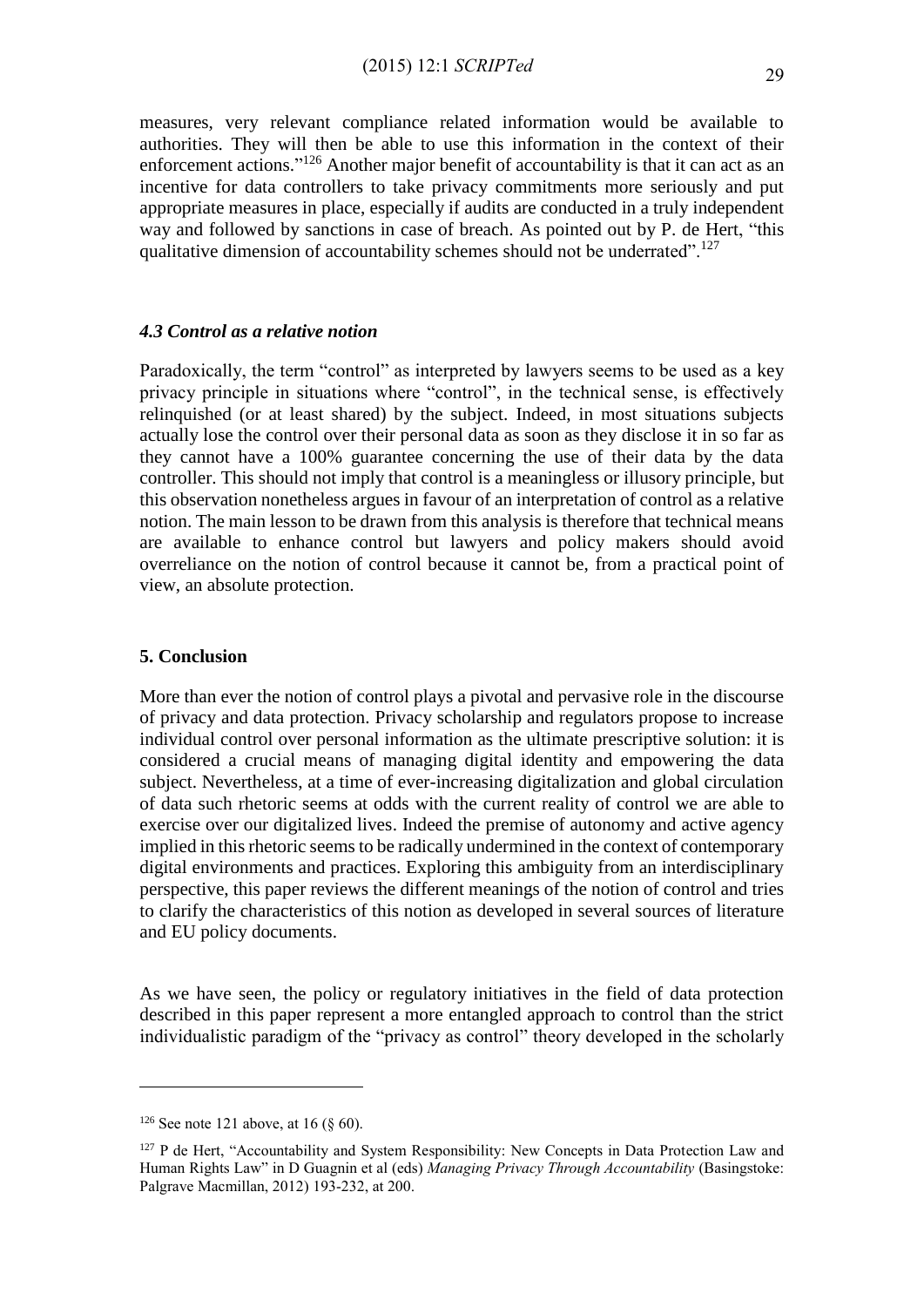literature. In the EU policy documents control is conceived as a dual notion, both individual and structural. In the eyes of the regulator the burden of controlling personal information cannot only weigh on the data subject's shoulders. For control and the related "micro-rights" granted to the data subject to be effective they must be supported by structural measures.

The (ab)use of the fashionable rhetoric of control by policymakers tends then to obscure this structural dimension, but even a cursory review of the EU policy documents reveals that the idea of control is not dissociated from the implementation of organizational and technical measures. This shows that the regulator is aware that control over personal information cannot only be a matter of individual agency. Control cannot be properly achieved if the data subject is not put in a position to monitor whether the data controller actually complied with their privacy preferences. Similarly, control becomes almost impossible when the data subject has to deal with privacy-unfriendly default settings and technologies. Therefore the regulator seeks to reinforce individual control by additional rules which consist of a heterogeneous set of organizational and technological tools to foster such control; for instance, measures to ensure accountability and privacy by design mechanisms.

Despite their appeal to an extended and operational meaning of the notion of control, we argue that EU policymakers fall short of grasping the crucial issues raised by the notion of control. This is mainly due to the fact that they still remain excessively attached to the individualistic paradigm according to which the data subject is depicted on the basis of the conventional "rational and autonomous agent": a monadic and abstract individual capable of deliberating about personal goals and of acting under the direction of such deliberation.<sup>128</sup> The reliance on this overtly simplistic account of human agency impedes further investigation of the pragmatic modalities of the operation of control and, more specifically, inhibits apprehension of the normative consequences of two fundamental questions: control of *what* and control *by whom*? Taking control seriously requires thus raising the issues of the *object* and the *subject* of control.

The first question raised by the theme of control relates to the definition of its object. What is the target of individual control and can it be limited to personal information as it is defined in data protection legislation? What does it really mean to be in control of one's data in the context of contemporary socio-technical environments and practices? Nowadays individual control can certainly not be considered as a panacea to the thorny issues raised by "Big Data phenomenon" and ever-evolving data mining and profiling practices. In particular, individuals are often not aware or do not understand how this happens, who collects their data and how to exercise control. The use and further transfer of personal data is very often done in an extremely complex and nontransparent way. This situation of course strongly undermines the very idea of control.

<sup>&</sup>lt;sup>128</sup> S R Peppet, see note 1 above, at 1188. Peppet brilliantly observes that, despite their effort at reconceptualization, privacy scholars did not abandon the idea "…that individuals do and should remain the locus of the decision-making about their personal data".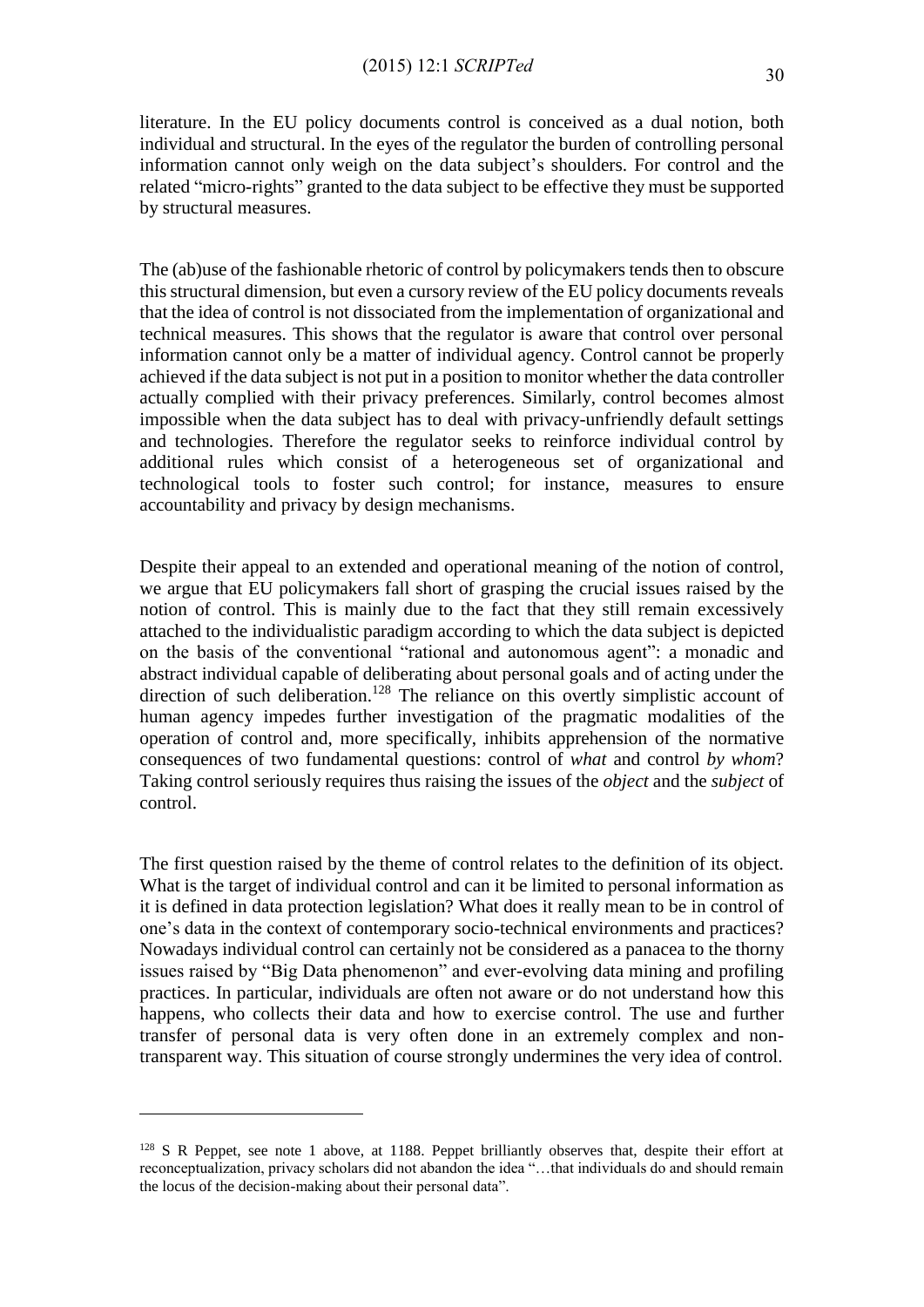Besides the voracious collection and use of personal information the big data phenomenon also raises the issue of control over large amounts of data which cannot be included in the category of "personal data" as it is currently defined by the legislation. Indeed, the construction of profiles by private and public organizations is based as much (if not more) on "impersonal" data as it is on personal data provided (voluntarily or not) by the individuals.

For some scholars one of the main drawbacks of the current EU legal framework is its excessive and misleading focus on so-called personal data. This "fetishisation"<sup>129</sup> of personal data obscures the true risks associated with data mining and profiling activities: the issues of information asymmetries upsetting the current balance of power between different protagonists, the risks of wrongful discriminations of people on the basis of particular characteristics<sup>130</sup> and, more fundamentally, the emergence of new modes of governance which undermine the very existence of legal and political subjects.<sup>131</sup> Moreover, the conventional split between personal and anonymous data tends to fall apart as "re-identification" techniques become more sophisticated allowing computer scientists to "deanonymize" individuals hidden in anonymised data with disconcerting ease.<sup>132</sup> For C. Priens, "[t]his then will require a debate on the role of the public domain in providing the necessary instruments that will allow us to know and to control how our behaviour, interests and social and cultural identities are 'created'."<sup>133</sup>

The second fundamental question raised by the theme of control relates to the determination of its subject/agent and implies an interrogation of the skills and competences of contemporary data subjects. Who are these data subjects and are they really able to cope with the ever-growing complexity of digital environments? Who can be said to be "in control"?

As has been unveiled these last years by research in the field of behavioural economics, cognitive sciences and human-computer interaction, the complexity is such that our judgments in this area are prone to errors stemming from: lack of information or computational ability; problems of self-control; and biased decision-making processes. For instance, time and attention are limited; it is impossible to control every single piece of information about oneself which circulates on the networks through myriads of channels and databases. Another consequence of the emphasis on active

<sup>129</sup> A Rouvroy, "Des données sans personne: le fétichisme de la donnée à caractère personnel à l'épreuve de l'idéologie des Big Data" in *Le numérique et les droits et libertés fondamentaux. Etude annuelle du Conseil d'Etat* (Paris : La Documentation française, 2014) 407-421, at 418. For A. Rouvroy the current "fetishisation" of personal data, which is reinforced by the characteristics of the legal framework itself, contributes to obscure the real nature of the problems raised by the phenomenon of Big Data.

<sup>130</sup> B Schermer, "The limits of privacy in automated profiling and data mining" (2011) 27 *Computer Law & Security Review* 45-52.

<sup>&</sup>lt;sup>131</sup> A Rouvroy, see note 129 above.

<sup>&</sup>lt;sup>132</sup> P Ohm, "Broken Promises of Privacy: Responding to the Surprizing Failure of Anonymization" (2010) 57 *UCLA Law Review* 1701-1778.

 $133$  C Priens, "When personal data, behavior and virtual identities become a commodity: Would a property rights approach matter?" (2006) 3 *Script-ed* 270-303, at 272.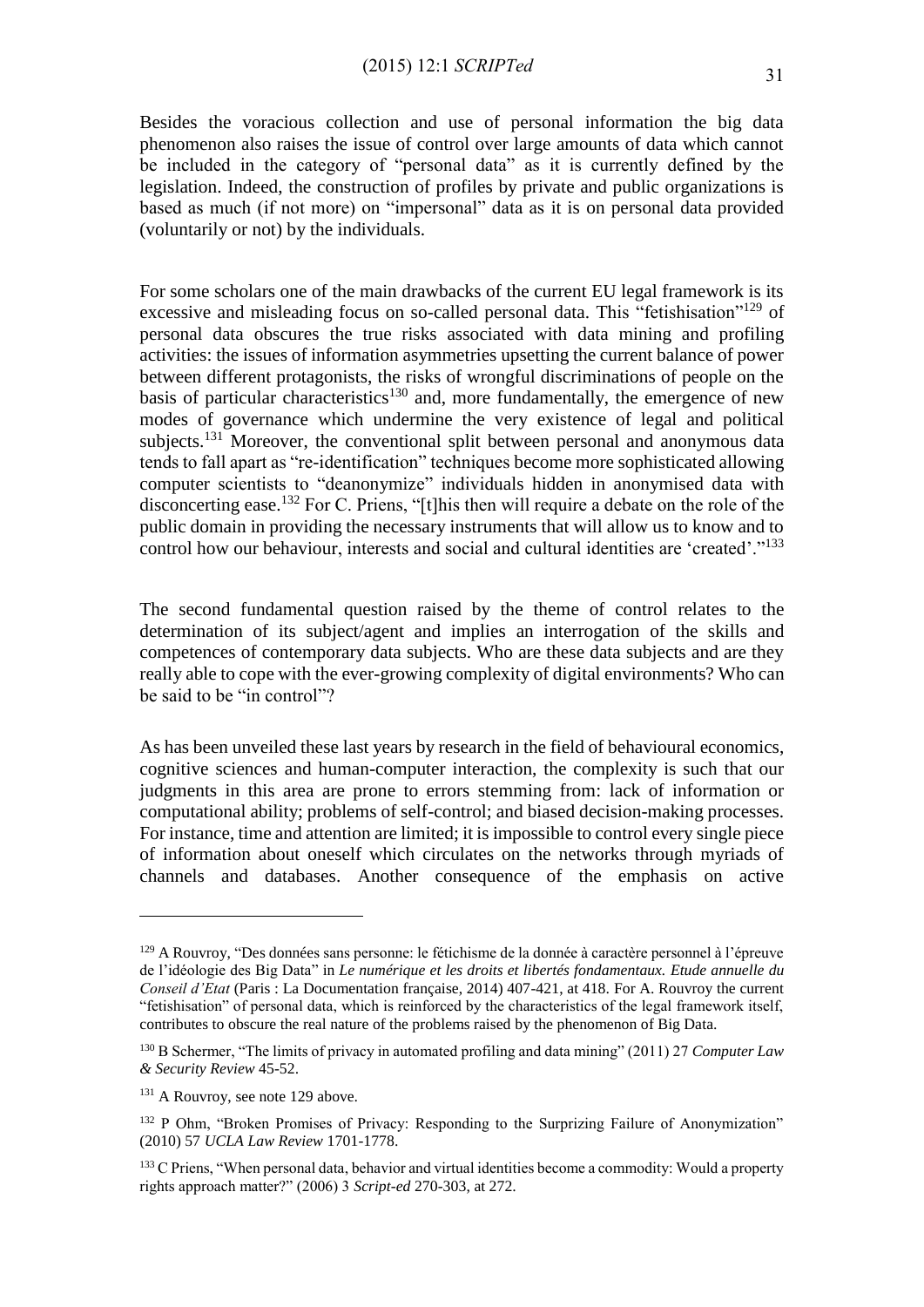choosing/control is the difficulty raised by the situations where people prefer not to choose. Indeed, the costs imposed on data subjects can be so high in complex and technical areas they are unfamiliar with that the majority of them tend to "stick" to default options instead of exercising their freedom of choice and being in control of the situation.<sup>134</sup> How can one reconcile the idea of control with the cognitive and behavioural biases that hamper users' privacy and security decision making?

On a more analytical level, even in the hypothetical case, where the data subjects would be perfectly aware and competent, the logic of control assumes (perhaps too rapidly) that voluntary disclosure of personal information causes no privacy problems.<sup>135</sup> However, we believe that it is nearly impossible for data subjects to really measure the breadth of their disclosure and the long term effects of their actions. It is thus very unlikely that they do not suffer harm even from a potentially informed, autonomous and responsible decision. 136

For these different reasons the issue of the agent of control should be addressed with much more caution and attention than is currently the case. Although proponents of control theory and policymakers rightly recognize the importance of control they put so much emphasis on its subjective dimension that they fail to adequately capture the limits of the normative and technical tools at the disposal of data subjects. If actual empowerment and meaningful autonomy of data subjects are to be achieved granting them "micro-rights"<sup>137</sup> and providing them with privacy management technologies is certainly not enough. Indeed, the complexity of digital environments and practices is such that one should not expect data subjects to become privacy experts<sup>138</sup> and bear all the risks and responsibilities of privacy management alone.

<sup>&</sup>lt;sup>134</sup> The issue at stake here is: How can control theory reconcile active choosing/control with "the choice of not to choose"? See C Sunstein, "Choosing not to choose" (2014) 64 *Duke Law Journal* 1-52.

<sup>&</sup>lt;sup>135</sup> Note that one of the logical limits of the control theory becomes obvious in the case of total disclosure. What if a data subject willingly decides to reveal every single piece of information about oneself? Can one still argue that he retains privacy? One can have control, but no privacy: "The prospect of someone revealing all of his or her personal information and still somehow retaining personal privacy, merely because he or she retains control over whether to reveal that information, is indeed counter to the way we ordinarily perceive of privacy." H T Tavani, see note 10 above, at 2.

<sup>&</sup>lt;sup>136</sup> Although recent literature has tried to reinvestigate the concept of privacy, there is still much work to do when it comes to identifying and evaluating what constitutes a privacy harm and its link with the (loss of) control over personal data. D J Solove, see note 56 above; R Calo, see note 17 above.

<sup>&</sup>lt;sup>137</sup> Such as the right to be informed; the right to revoke consent; the right to access, modify, rectify, and delete the data; the right to data portability; the right to be forgotten; the right to object, etc.

 $138$  D J Solove, see note 18 above, at 1901:

With the food we eat and the cars we drive, we have much choice in the products we buy, and we trust that these products will fall within certain reasonable parameters of safety. We do not have to become experts on cars or milk, and people do not necessarily want to become experts on privacy either. Sometimes people want to manage their privacy in a particular situation, and they should be able to do so. But globally across all entities that gather data, people will likely find self- management to be a nearly impossible task.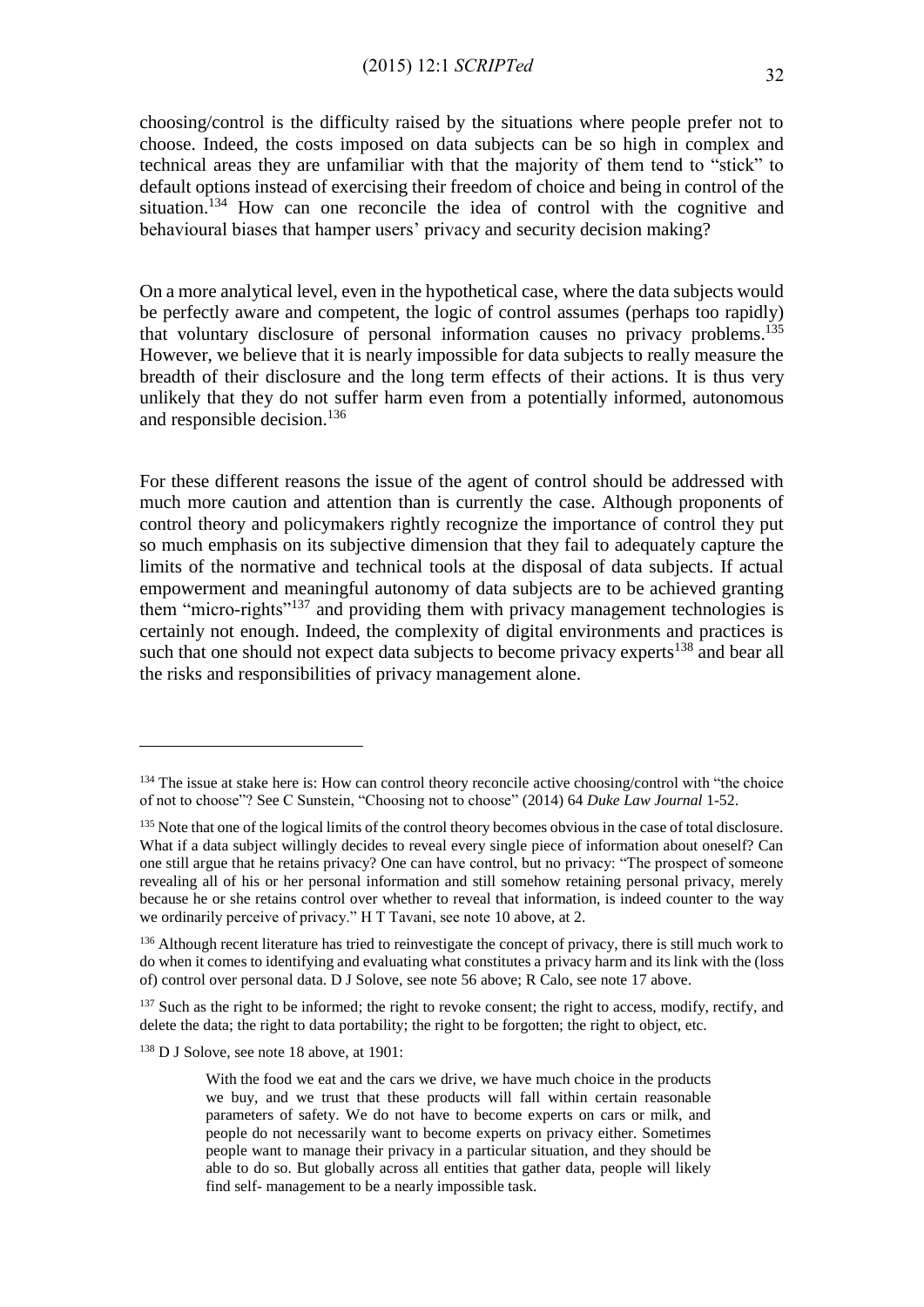For control to become more than an empty notion one should embrace the idea that people act and transact in society not simply as individuals in an undifferentiated social world, but as individuals with certain capacities, in distinctive socio-technical contexts. This necessarily implies an integration of our understanding of the data subject's agency with the inescapable collective dimension of control. To put it simply, control over information cannot become effective until it is conceived and implemented in terms of shared engagement and cooperation between different human and non-humans actors. 139

On one hand, the various modes of cooperation with non-human actors and the delegation of actions to machines has to be tackled more carefully. In digital environments the exercise of control is highly mediated by technical devices which can enhance but also hinder an agent's capacity to make choices and determine the course of his or her action. In this regard privacy management technologies deemed to provide more transparency and to allow more granular control over privacy settings do not necessarily solve the users' problems because they can increase their cognitive costs without addressing the underlying cognitive and behavioural biases.<sup>140</sup> As we have seen in section 4, the diversity of technical tools at the disposal of data subjects as well as their intrinsic working often adds another layer of complexity.

On the other hand, treating control over personal data solely as a matter of individual negotiation and party autonomy in contracting arrangements neglects the underlying relations of power between actors as well as the collective impact of privacy management beyond individual welfare. In this regard, making control meaningful implies envisioning and creating new modes of relations and cooperation between human actors (data subjects, public institutions, and private organizations) which would enable a more balanced distribution of risks and responsibilities. In the current *Proposal for a general data protection regulation*, EU legislators have already taken a few steps in this direction by imposing new obligations on data controllers<sup>141</sup> and by taking into consideration situations where there is a significant imbalance between parties. $^{142}$ 

<sup>&</sup>lt;sup>139</sup> See B Nardi, "Studying context: A comparison of activity theory, situated action models and distributed cognition" (1992) available at [http://www2.physics.umd.edu/~redish/788/readings/nardi](http://www2.physics.umd.edu/~redish/788/readings/nardi-ch4.pdf)[ch4.pdf](http://www2.physics.umd.edu/~redish/788/readings/nardi-ch4.pdf) (accessed 8 May 14): "...it is not possible to fully understand how people learn or work if the unit of study is the unaided individual with no access to other people or to artifacts for accomplishing the task at hand." See also B Latour, *Pandora's Hope: Essays on the Reality of Science Studies*, (Cambridge MA: Harvard University Press, 1999), at ch 6.

<sup>140</sup> Moreover, this raises the problem of "familiarity" with technical artifacts and the nature of human agency which is involved in data subjects' daily idiosyncratic engagements with machines. See L Thévenot, "Le régime de familiarité. Des choses en personne" (1994), 17 *Genèses* 72-101.

<sup>&</sup>lt;sup>141</sup> See, for instance, the new provisions regarding responsibility and accountability (Article 22), privacy impact assessment (Article 33) and the notification of a personal data breach to the supervisory authority (Article 31).

<sup>&</sup>lt;sup>142</sup> See Article 7, 8 4 of the Proposal: "Consent shall not provide a legal basis for the processing, where there is a significant imbalance between the position of the data subject and the controller."